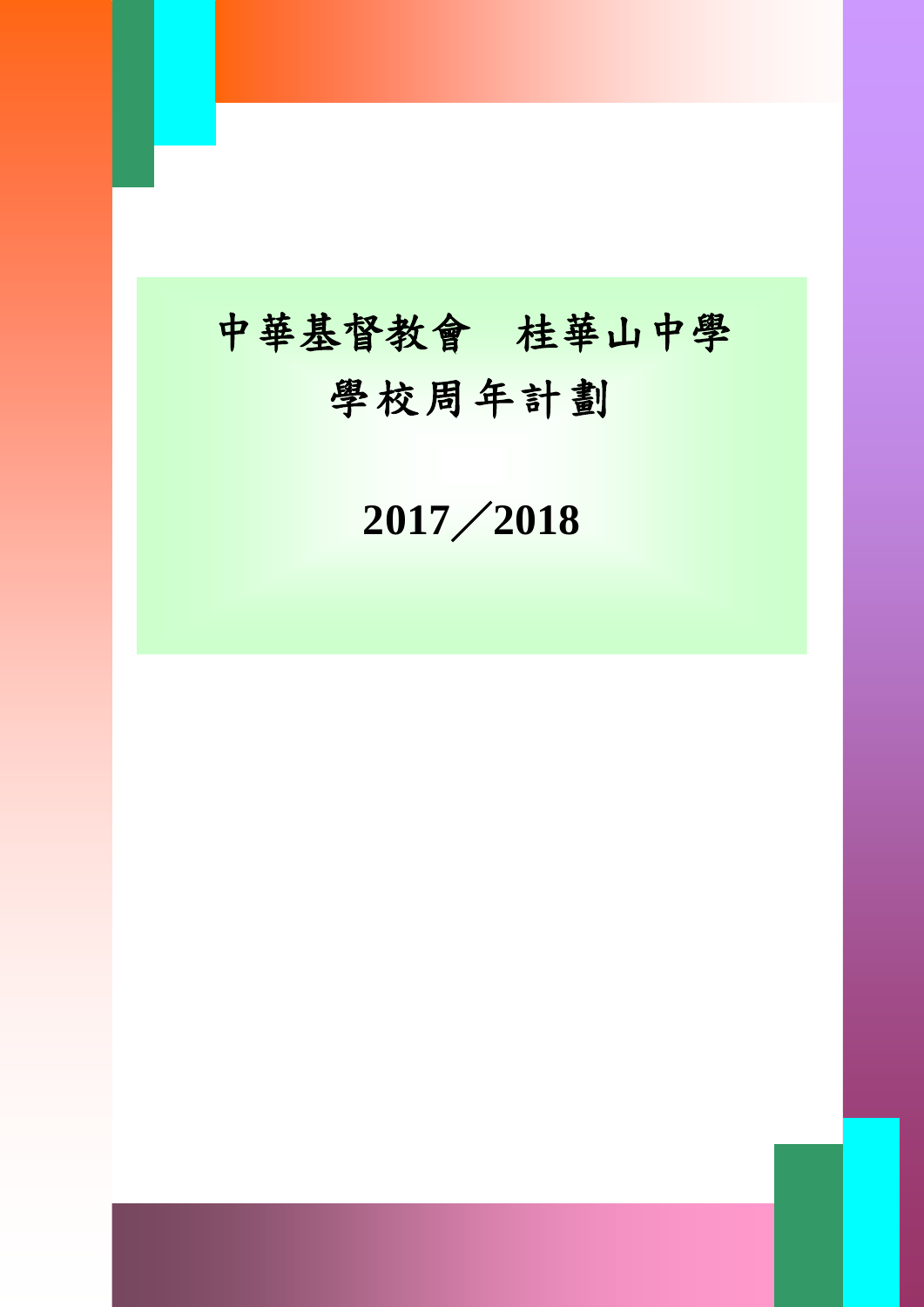# 目錄

| 1. 學校抱負和使命                | $2 - 3$ |
|---------------------------|---------|
| 2. 2017 / 2018 年度關注事項     | Δ       |
| 3. 2017 / 2018 年度學校周年發展計劃 | $5-12$  |

### 附件

- i) 校本課後學習及支援計劃校本津貼活動計劃書
- ii) 學習支援津貼財政預算
- iii) 資訊科技綜合津貼財政預算
- iv) 為學校取錄新來港兒童而提供的校本支援計劃津貼財政預算
- v) 高中課程支援津貼計劃書
- vi) 學校發展津貼計劃書
- vii) 多元學習津貼計劃書
- viii) 改善非華語學生的中文學與教額外撥款財政預算
- ix) 生涯規劃津貼財政預算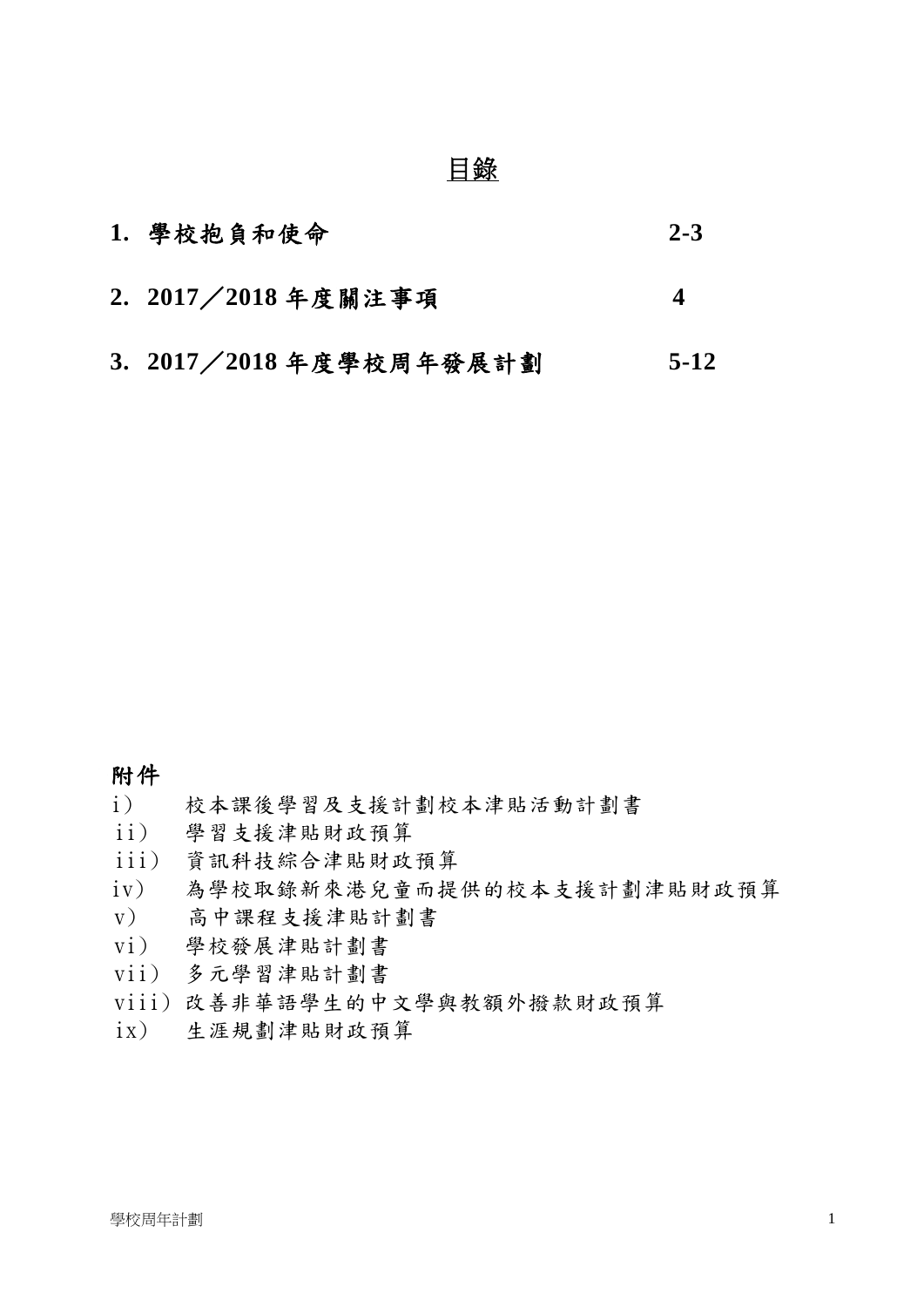## 學校抱負和使命

本校是中華基督教會香港區會轄下的一間直屬中學,辦學抱負和使命以區會所制 定的為依歸。

#### 區會宗旨

下列為區會的辦學願景、使命宣言、核心價值及精神:

#### 願景

#### 使命宣言

並肩培育豐盛生命, 攜手見證基督大愛。 我們願以基督愛心為動力,以人為本的信 念,積極進取的態度;提供優質教育,啟發 學生潛能,分享整全福音;培育學生成為良 好公民、回饋社會、貢獻國家。

#### 核心價值

傳道服務、愛心關懷 有教無類、全人教育 積極進取、勇於承擔

#### 辦學精神

中華基督教會香港區會相信培育下一代是上帝交託給我們的使命,也是回應社會 的實際需要。本會的辦學目的是「透過學校、傳道服務」,以結合事奉上帝、見 證主道、服侍人群、造福社會、貢獻國家的信念去履行教育的神聖任務。又以基 督教訓,有教無類,以人為本的教育原則,提供多元化的教育服務,使不同學習 程度的青少年都能享有平等機會接受優質教育。

本會奉行的教育哲學是「全人教育」,肯定教育的真正意義在於生命的造就及人 格的建立。除培養青少年有優良品德、高雅情操與豐富學識外,亦致力啟發他們 不同的潛能及興趣,更期望青少年有健康的人生態度,正確的價值觀,及強烈的 社會意識;效法基督,嚮往公義,追求真理,得著豐盛的生命。

本會同意教育是一個不斷演變的過程,願意各屬校以積極進取的態度,盡力自我 提升,追求卓越,尋求革新,致力民主、開放,為這時代培養出勇於承擔、樂於 服務、甘於委身的良好公民。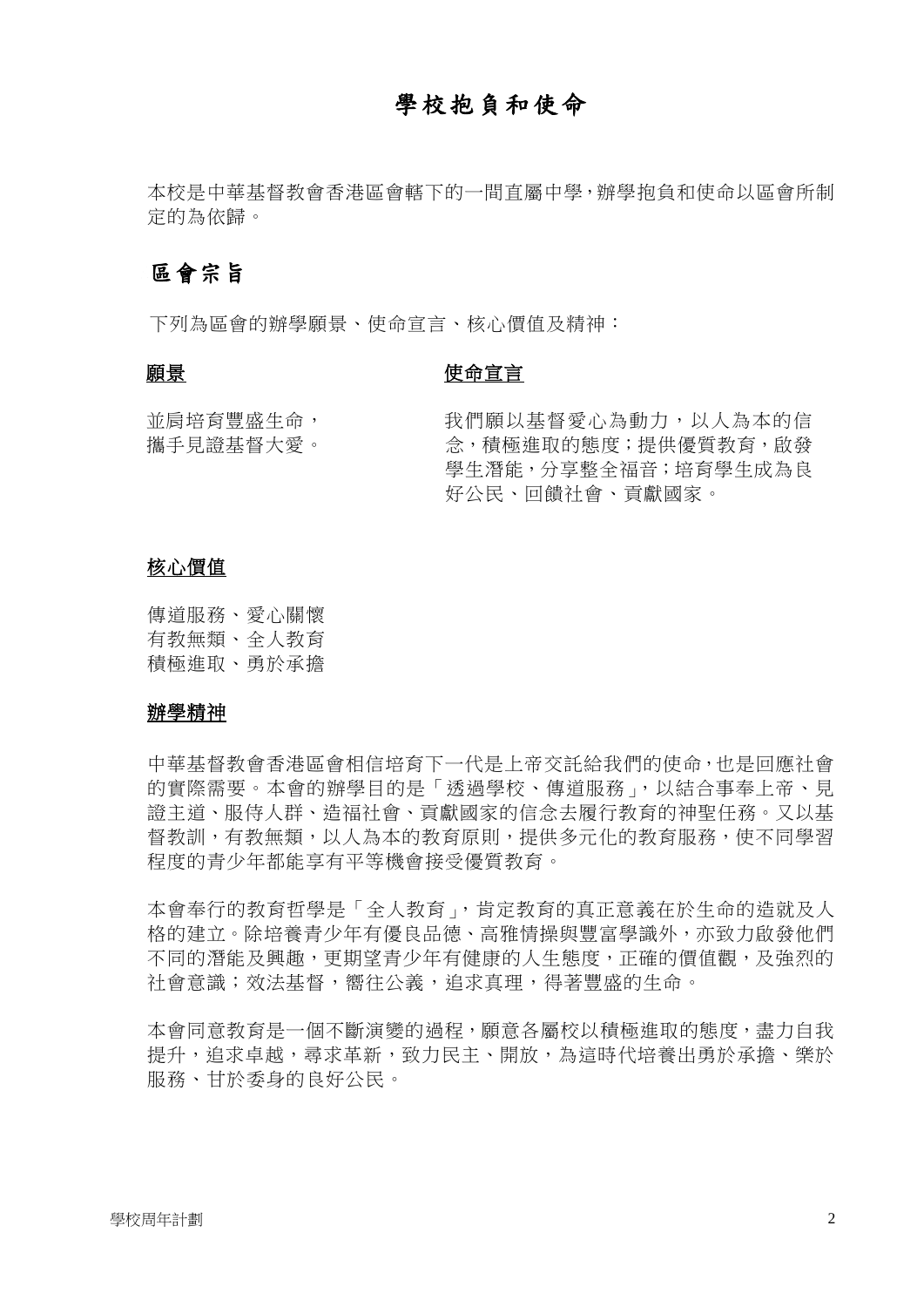## 本校辦學目標

本校辦學目標如下:

- 1. 引導學生認識、了解和實踐基督的真理和教訓。
- 2. 幫助學生在讀、寫及計算能力方面建立穩固的基礎。
- 3. 幫助學生認識、接納和欣賞自己,建立健康的自我形像,包括自尊、自信和 學習上進心,發展自主和自律的精神。
- 4. 培養學生良好的品格和發展個人的道德觀及操守,使能尊敬師長、孝順父母、 友愛同儕、盡責守規、愛護環境,對學校、家庭和社會抱有歸屬感。
- 5. 鼓勵學生養成好學不倦的態度,勇於探索知識和明辨是非。
- 6. 幫助學生培養符合邏輯、獨立和有創意的思考,作理智的決定,解決問題, 以及應付壓力和面對轉變。
- 7. 幫助學生發揮潛能,在學業和課外活動上爭取良好成績。
- 8. 引導學生鍛練強健的體魄,養成健康的生活方式。
- 9. 培養學生的美感欣賞及創作能力。
- 10. 協助學生獲取與生活及就業有關的基本知識及技能。
- 11. 協助學生關心社會,國家及世界,培養他們對社會及國家的歸屬感和責任感, 服務社會及樂於助人的精神。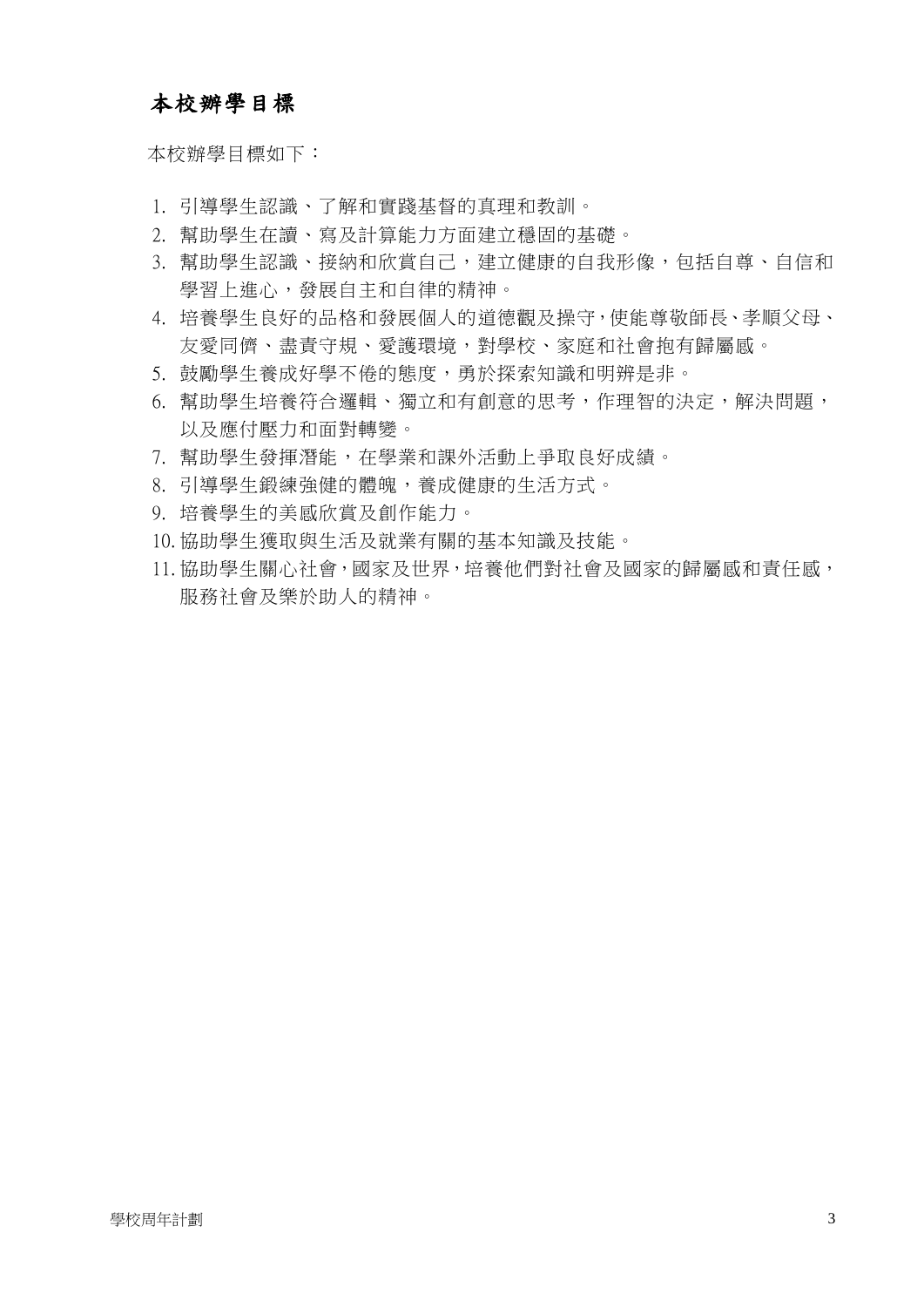## 中華基督教會 桂華山中學

## 學校周年計劃

### **2017**/**2018** 年度

#### **2016** 至 **2021** 年度學校發展方向:

以自主學習為目標,培育學生良好學習習慣及構建高效課堂,從 而照顧學生的多樣性及拓展全人生涯發展規劃。

**School Development Direction 2016-2021:**

**With the aim of self-regulated learning, cultivating good study habits for students and building highly effective lessons to cater for learner diversity and to develop whole-person career and life planning.**

#### 本年度關注事項

- 1.推行自主學習,讓學生成為學習的主人
- 2.強化教學團隊,提升專業能量
- 3. 培育華山人品格特質,拓展全人生涯發展藍圖

#### Major Concerns

- 1. Promoting self-regulated learning let students be the masters of their learning.
- 2. Empowering teaching team, enhancing professionalism.
- 3. Nurturing the personality traits of a Wahshanian, broadening the blueprint of whole-person career and life planning.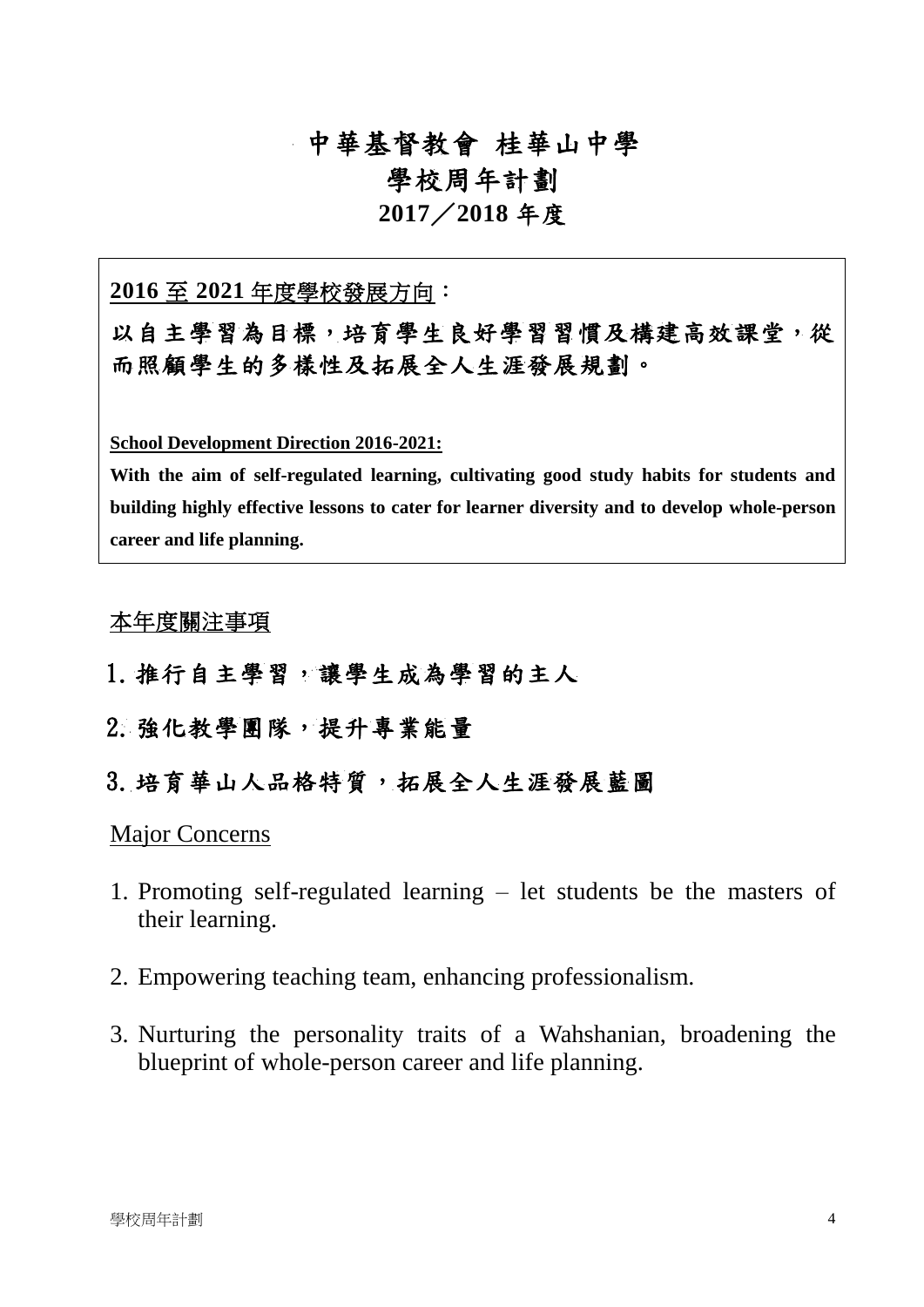# 關注事項 一 : 推 行 自 主 學 習 , 讓 學 生 成 為 學 習 的 主 人

| 目標                      | 策略<br>成功準則                                                                      |                                                                                                                                            | 評估方法                                                                    | 時間表                      | 負責人                                            | 所需資源                 |
|-------------------------|---------------------------------------------------------------------------------|--------------------------------------------------------------------------------------------------------------------------------------------|-------------------------------------------------------------------------|--------------------------|------------------------------------------------|----------------------|
| 鞏固學生良 1.1<br>好的學習習<br>慣 | 階段性的培訓活動及獎<br>勵計劃。                                                              | 優化學與教委員會舉辦 1.1 70%參與者認同階段性的 1.1<br>培訓活動有助培養學生良<br>好的學習習慣。                                                                                  | 教師問卷、學<br>生問卷                                                           | 9/2017 至<br>7/2018       | 優化學與教<br>委員會                                   | 獎勵<br>計劃<br>\$14,000 |
|                         | 1.2 各科訂定科本自主學習 1.2.1<br>策略,讓學生體現自主<br>效能。<br>預習<br>筆記六階<br>整理學習材料               | 80%科目訂定科本自主 1.2.1<br>學習策略。<br>學習的態度,提升學習 1.2.2 70%學生能完成預習。<br>70%學生能完成筆記。<br>1.2.3<br>70%學生能有序地把學 1.2.3<br>1.2.4<br>習材料分類、整理及儲 1.2.4<br>存。 | 科本文件<br>優化學與<br>1.2.2<br>教委員會<br>獎勵計劃<br>同上<br>同上                       | 9/2017 至<br>7/2018       | 科主任、教<br>務委員會、<br>優化學與教<br>委員會                 |                      |
|                         | 1.3 透過全方位學習策略, 1.3.1<br>讓學生養成良好的自主<br>學習習慣。<br>課前預習<br>課前閱讀課<br>課堂編寫筆記<br>課後導修課 | 60%學校表現評量的相 1.3.1<br>關項目數據比往年上<br>升。<br>60%學生能運用所學的<br>1.3.2<br>技巧編寫筆記。<br>70%學生在導修課主動 1.3.3<br>1.3.3<br>依循守則完成預習、家 <br>課及溫習。              | 學校表現<br>評量問卷<br>查閱筆記<br>1.3.2<br>/堂課紀<br>錄<br>學<br>生<br>問<br>卷、檢討會<br>議 | $9/2017 \n\Xi$<br>7/2018 | 推廣閱讀<br>組、學校自<br>評組、教務<br>委員會、優<br>化學與教委<br>員會 |                      |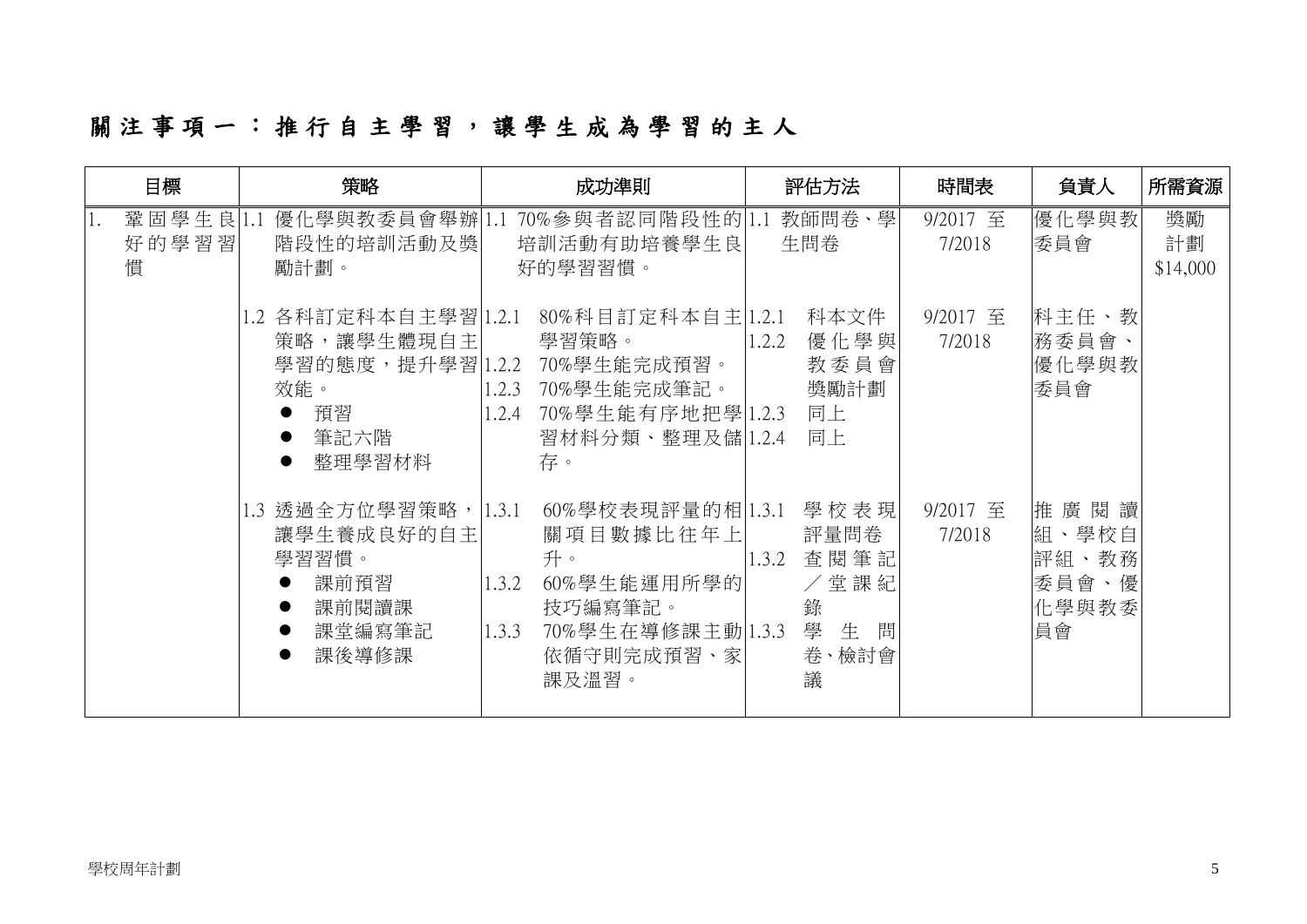|    | 目標                                          | 策略                                                                                                              | 成功準則                                                                                                                    | 評估方法                      | 時間表                | 負責人                                 | 所需資源    |
|----|---------------------------------------------|-----------------------------------------------------------------------------------------------------------------|-------------------------------------------------------------------------------------------------------------------------|---------------------------|--------------------|-------------------------------------|---------|
| 2. | 動學習」的優<br>勢,使學生主<br>動學習,提升<br>「合作學習」<br>的效能 | 略,強化學生利用網上 <br>電子平台學習。                                                                                          | 發揮「電子互 2.1 各科 優 化 科 本 教 學 策 2.1 80%學生恆常 利用網上電 2.1 學生問卷、教<br>子平台自學、尋找資料、<br>互動討論、分組合作學習。                                 | 師問卷                       | 9/2017 至<br>7/2018 | 科主任、資<br>訊科技委員<br>會                 |         |
| 3. | 習」策略,促 <br>進生生互動<br>以照顧學生<br>的多樣性           | 地運用「合作學習」模 <br>式上課。                                                                                             | 深化「合作學 3.1 初中各科課堂能常規化 3.1.1 每科六分之一課時運用 3.1.1<br>「合作學習」模式進行 3.1.2<br>課堂活動。<br> 3.1.2 在「合作學習」模式的 <br>課堂中,70%學生投入參<br>與學習。 | 會議紀錄<br>教師問<br>卷、學生問<br>卷 | 9/2017 至<br>7/2018 | 科主任、教培訓費用<br>務委員會、<br> 優化學與教<br>委員會 | \$8,000 |
|    |                                             | 領組員以「合作學習」<br>模式參與課堂活動。                                                                                         | 3.2 培訓每班組長, 學習帶 3.2 70%中一及中二學生掌握 3.2 培訓人數、學<br>擔任組長的基本技巧,並 <br>在課堂實踐。                                                   | 生問券                       | 9/2017 至<br>7/2018 |                                     |         |
| 4. | 習的評估」                                       | 持續「促進學 4.1 公開考試 (全港性系統<br>評估、香港中學文憑考<br>試及普通中學教育文<br>憑)科目透過「學生成<br>績分析系統」,檢視及<br>追蹤學生各階段學業<br>表現,以制定拔尖保底<br>措施。 | 4.1 80%公開考試科目透過「學 4.1 會議紀錄<br>生成績分析系統」分析數<br>據,適時安排保底拔尖措<br>施。                                                          |                           | 9/2017 至<br>7/2018 | 科主任、教<br>務委員會、<br>資訊科技委<br>員會       |         |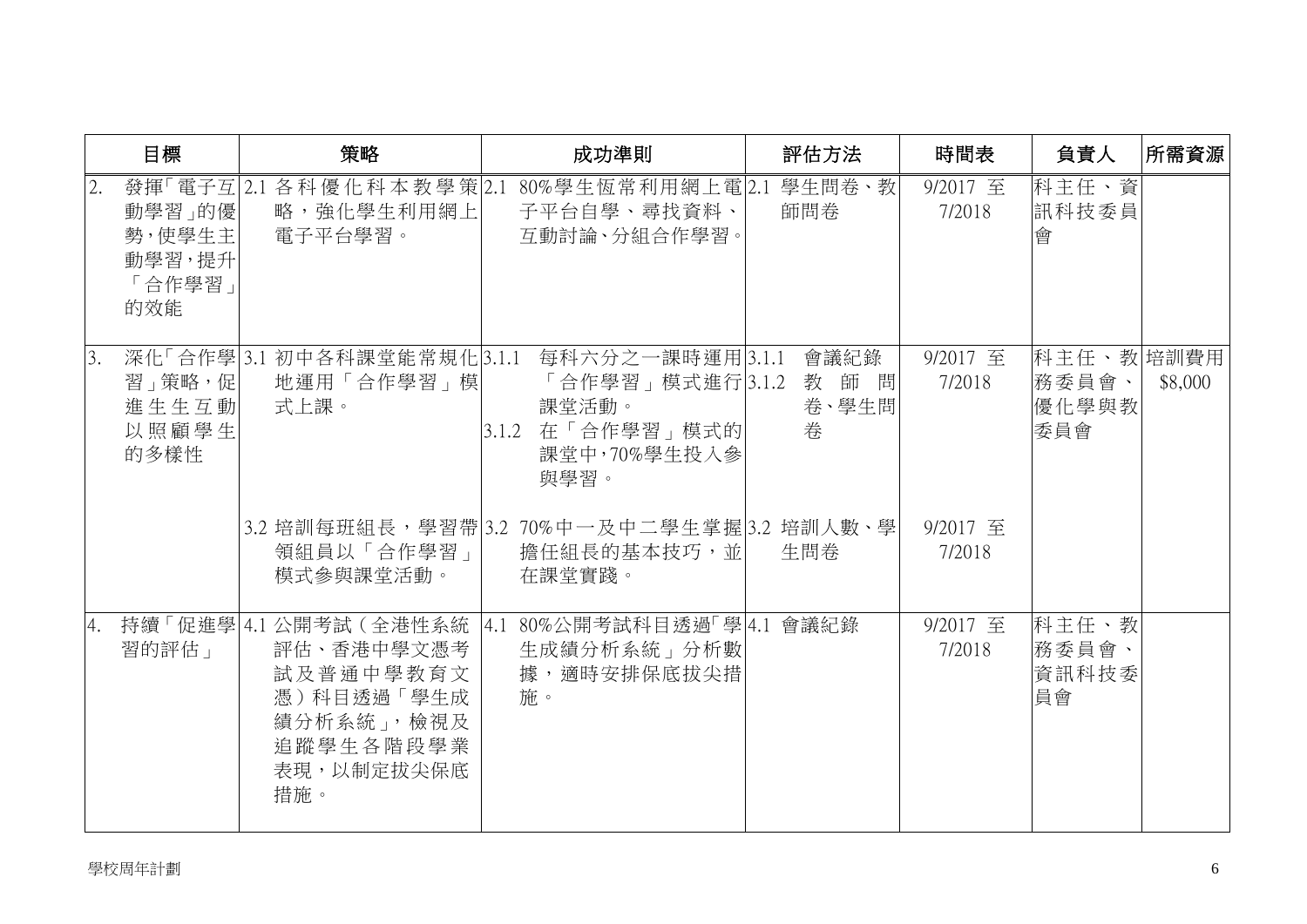# 關注事項 二 : 強 化 教 學 團 隊 , 提 升 專 業 能 量

| 目標             | 策略                      | 成功準則                                                                                                                                                                                                                          | 評估方法                                                                                  | 時間表                | 負責人                                                 | 所需資源    |
|----------------|-------------------------|-------------------------------------------------------------------------------------------------------------------------------------------------------------------------------------------------------------------------------|---------------------------------------------------------------------------------------|--------------------|-----------------------------------------------------|---------|
| 教師對自主學<br>習的掌握 | 本自主學習的「聚焦、<br>深化及持續」發展。 | 透過培訓,深化1.1 邀請專家到校培訓校 1.1 80%教師對培訓感到滿意。                                                                                                                                                                                        | 1.1 教師發展問卷調<br>查                                                                      | 9/2017 至<br>7/2018 | 教師專業發培訓費用<br>展及評估委<br>員會                            | \$9,000 |
|                | 和交流,輔以合作學<br>能。         | 1.2 深化電子學習的培訓 1.2.1 舉辦最少一次相關培訓或 1.2.1 教師發展問卷 <br>交流活動。<br>習,提升學與教的效 1.2.2 80%教師對活動感到滿意。 <br>1.2.3 70%教師使用應用程式的<br>數量和在課堂上運用的次1.2.2 教師發展問卷<br>數比去年增加。<br>1.2.4 70%教師對電子學習,輔以 1.2.3 教學情況調查<br>合作學習,進行互動課堂 <br>活動的熟練程度比上年提<br>升。 | 調查、教師專業<br>進修時數紀錄<br>表<br>調査<br>表、教師問卷、<br>觀課文件、教案<br>1.2.4 教學情況調查<br>表、教師問卷、<br>觀課文件 | 9/2017 至<br>7/2018 | 教師專業發<br>展及評估委<br>員會、資訊科<br>技委員會、教<br>務委員會          |         |
|                | 作坊,培訓老師善用數<br>為起步點)。    | 1.3 安排以評估促進學習工 1.3.1 本學年舉辦最少兩次相關  1.3.1 教師發展問卷 <br>培訓活動。<br>據,藉以提升學與教的 1.3.2 80%教師對培訓感到滿意。 <br>效能 (以公開試科目作 1.3.3 50%相關科目的公開考試 <br>成績較去年進步。                                                                                    | 調查、教師專業 <br>進修時數紀錄<br>表<br>1.3.2 教師發展問卷<br>調査<br>1.3.3 學生公開考試<br>成績                   | 9/2017 至<br>7/2018 | 教師專業發<br>展及評估委<br>員會、資訊科<br>技委員會、教<br>務委員會、相<br>關科組 |         |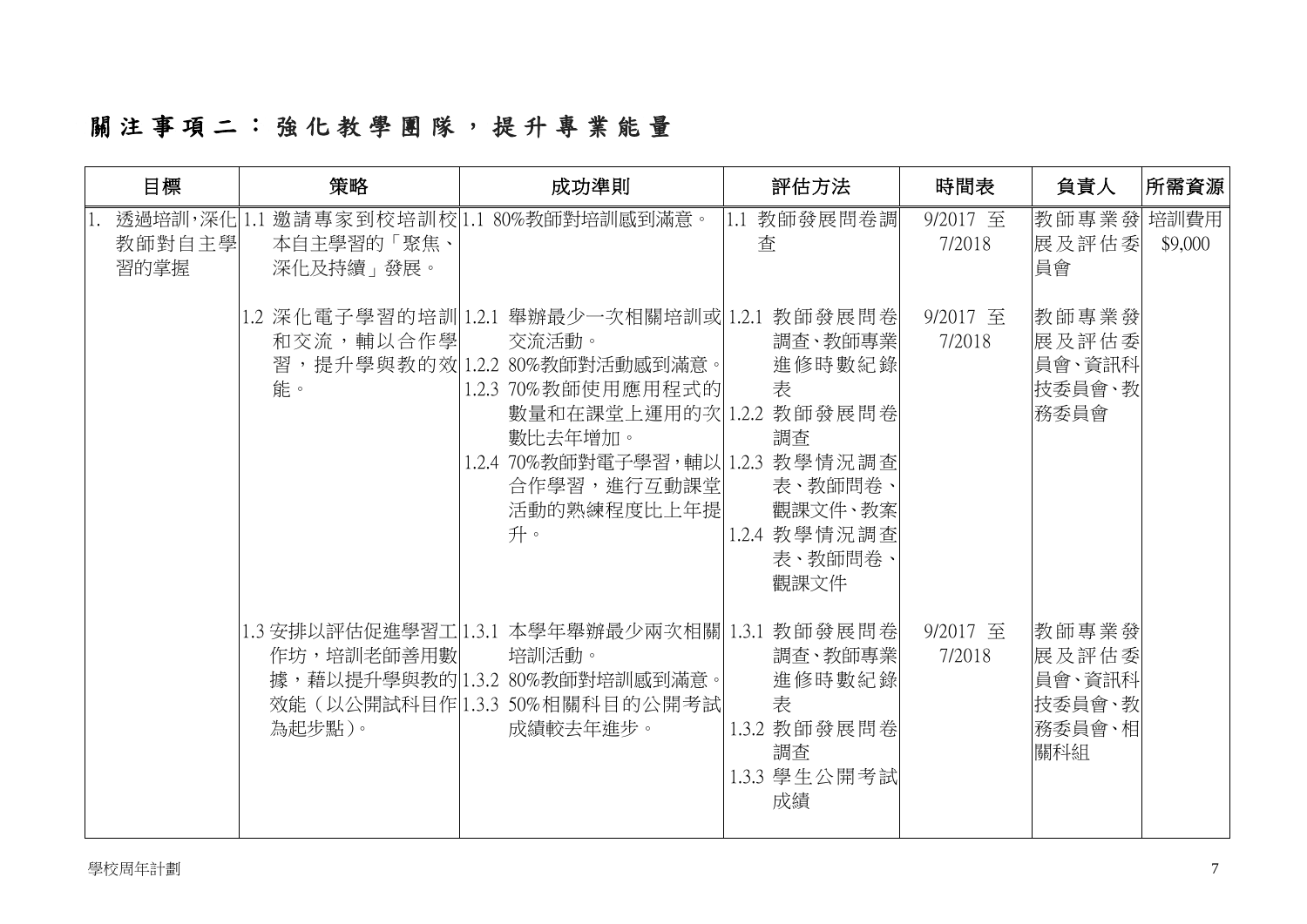| 目標                                 | 策略                                                                                                              | 成功準則                                                                                                 | 評估方法                                                                               | 時間表                | 負責人                                     | 所需資源     |
|------------------------------------|-----------------------------------------------------------------------------------------------------------------|------------------------------------------------------------------------------------------------------|------------------------------------------------------------------------------------|--------------------|-----------------------------------------|----------|
| 強化教學團2.1<br>2.<br>隊,凝聚共識,<br>優化學與教 | 邀請專家到校開展「合2.1.1<br>作學習」導師培訓計<br>劃,提升學與教效能。 2.1.2                                                                | 90%獲邀參與培訓教師出2.1.1<br>席培訓。<br>80%獲邀參與計劃教師對 2.1.2<br>培訓感到滿意。<br>60%教師對導師的指導感 2.1.3 同上<br>2.1.3<br>到滿意。 | 教師專業進修<br>時數紀錄表<br>教師發展問卷<br>調査                                                    | 9/2017 至<br>7/2018 | 教師專業發 培訓費用<br>展及評估委<br>員會、相關科<br>組      | \$15,000 |
|                                    | 2.2 制訂校本先導計劃,選  2.2.1<br>定一些起動班級(如:<br>中四級 )及科目(如: 2.2.2<br>英文科),或科本的特 <br>定課題,讓部份老師開<br>展合作學習圈,共同備<br>課,優化學與教。 | 舉辦最少兩次交流活動,<br>上、下學期各一次。<br>80%教師對交流活動感到<br>滿意。                                                      | 科本教師手<br>2.2.1<br>冊、教師發展問<br>卷調査、觀課文<br>件、教師專業進<br>修時數紀錄表<br>教師發展問卷<br>2.2.2<br>調査 | 9/2017 至<br>7/2018 | 教師專業發<br>展及評估委<br>員會、教務委<br>員會、相關科<br>組 |          |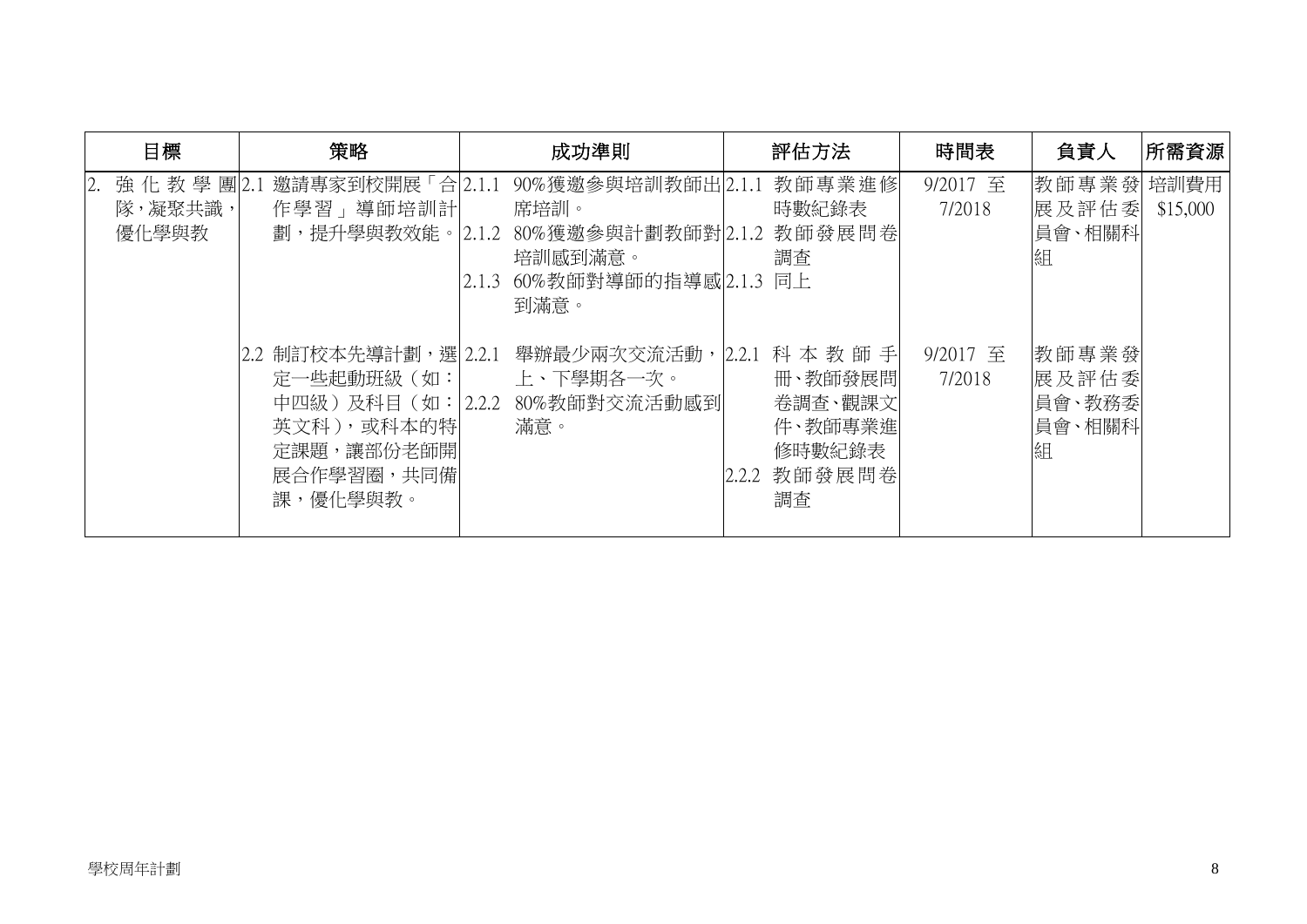| 目標                              | 策略                                                                                                              |                                                                                                        | 評估方法                                  | 時間表                | 負責人                           | 所需資源 |
|---------------------------------|-----------------------------------------------------------------------------------------------------------------|--------------------------------------------------------------------------------------------------------|---------------------------------------|--------------------|-------------------------------|------|
| 分享教學成 3.1<br>3.<br>果,加強專業交<br>流 | 在上、下學期統測的下 3.1.1<br>午時段協助統籌培訓<br>及交流活動。本學年的 3.1.2<br>培訓焦點:<br>跨學科交流:<br>(i)<br>STEM · LAC · RAC<br>班主任角色<br>(i) | 90%教師出席相關培訓及 3.1.1<br>交流活動。<br>80%教師對相關培訓活動 3.1.2 同上<br>感到滿意。                                          | 教師發展問卷<br>調査                          | 9/2017 至<br>7/2018 | 教師專業發<br>展及評估委<br>員會、相關科<br>組 |      |
|                                 | 3.2 聚焦學校關注事項,專 3.2.1<br>業交流周鼓勵教師參<br>與校外的公開課堂,透 3.2.2<br>過觀課後的交流性議<br>課,提升專業。                                   | 50%教師出席校外的公開 3.2.1<br>課堂。<br>90%參與校外公開課堂的 3.2.2 教師發展問卷 <br>老師認同活動有得著。<br>3.2.3 最少四個科目對外公開課 3.2.3<br>堂。 | 教師專業進修<br>時數紀錄表<br>調査<br>統計參與課堂<br>紀錄 | 9/2017 至<br>7/2018 | 教師專業發<br>展及評估委<br>員會          |      |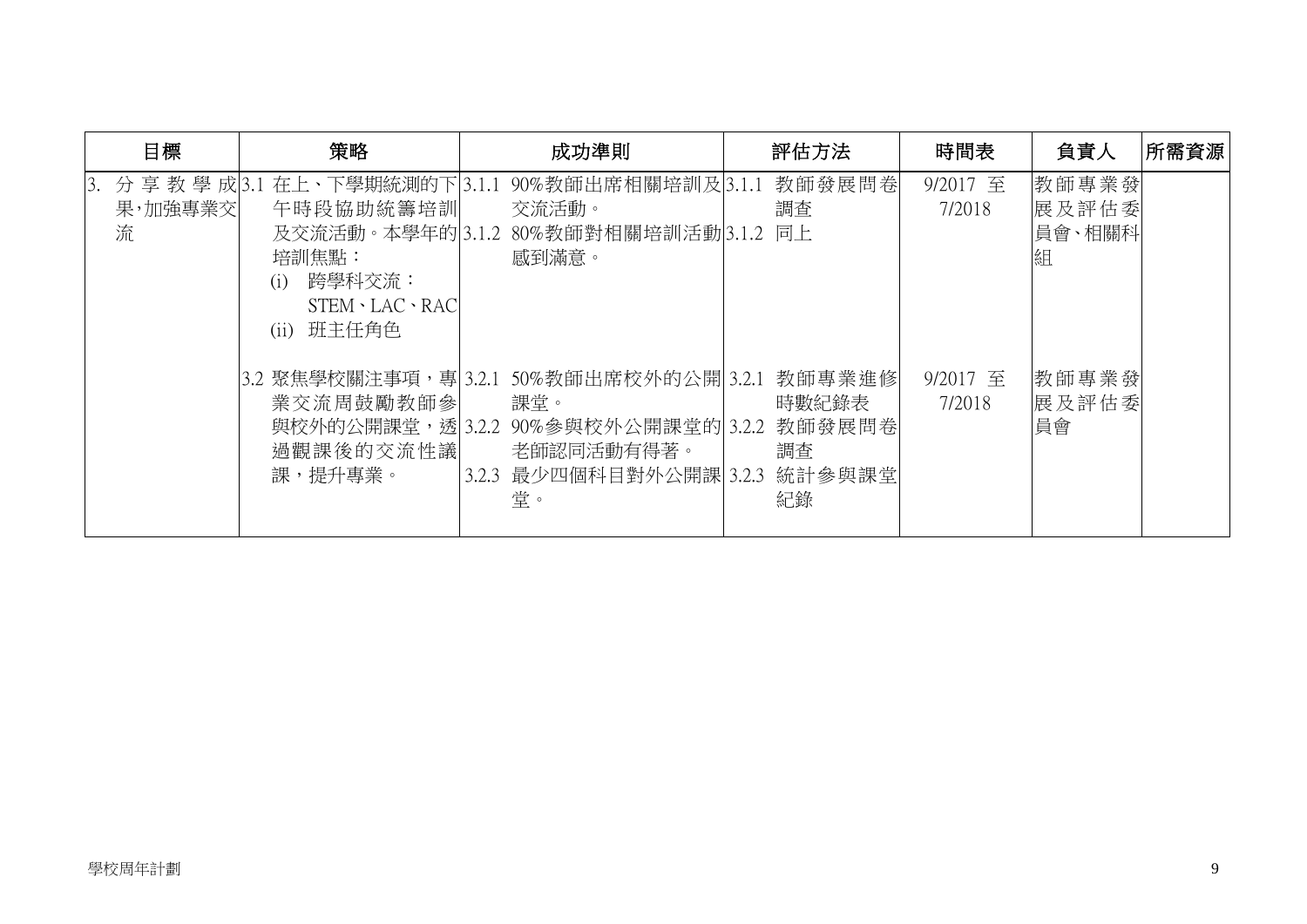# 關 注 事 項 三 : 培 育 華 山 人 品 格 特 質 , 拓 展 全 人 生 涯 發 展 藍 圖

| 目標            | 策略                                                                                                                              | 成功準則                                                                                                                         | 評估方法                      | 時間表               | 負責人                                                     | 所需資源 |
|---------------|---------------------------------------------------------------------------------------------------------------------------------|------------------------------------------------------------------------------------------------------------------------------|---------------------------|-------------------|---------------------------------------------------------|------|
| 培育華山人<br>品格特質 | 透過全校參與,由各 1.1.1<br>科組及委員會舉辦<br>不同類型的活動以<br>培育學生尊重的品<br>的校園文化。<br>註:各科組及委員會按下<br>列次序,每年培育學 <br>生一項品格特質。<br>尊重、盡責、關愛、<br>誠實、感恩、堅毅 | 各科組及委員會需舉辦 1.1.1<br>最少兩次不同類型的活 1.1.2<br>動以培育學生尊重的品<br>格。<br>格,營造欣賞及鼓勵 1.1.2 APASO 顯示學生、家長<br>及教師對成長支援中的<br>相關項目數據優於香港<br>常模。 | 會議文件<br>APASO<br>調<br>查結果 | 9/2017至<br>7/2018 | 訓育、輔導、<br>宗教、課外活<br>動、升學就業<br>輔導、德育及<br>公民教育委員<br>會、科主任 |      |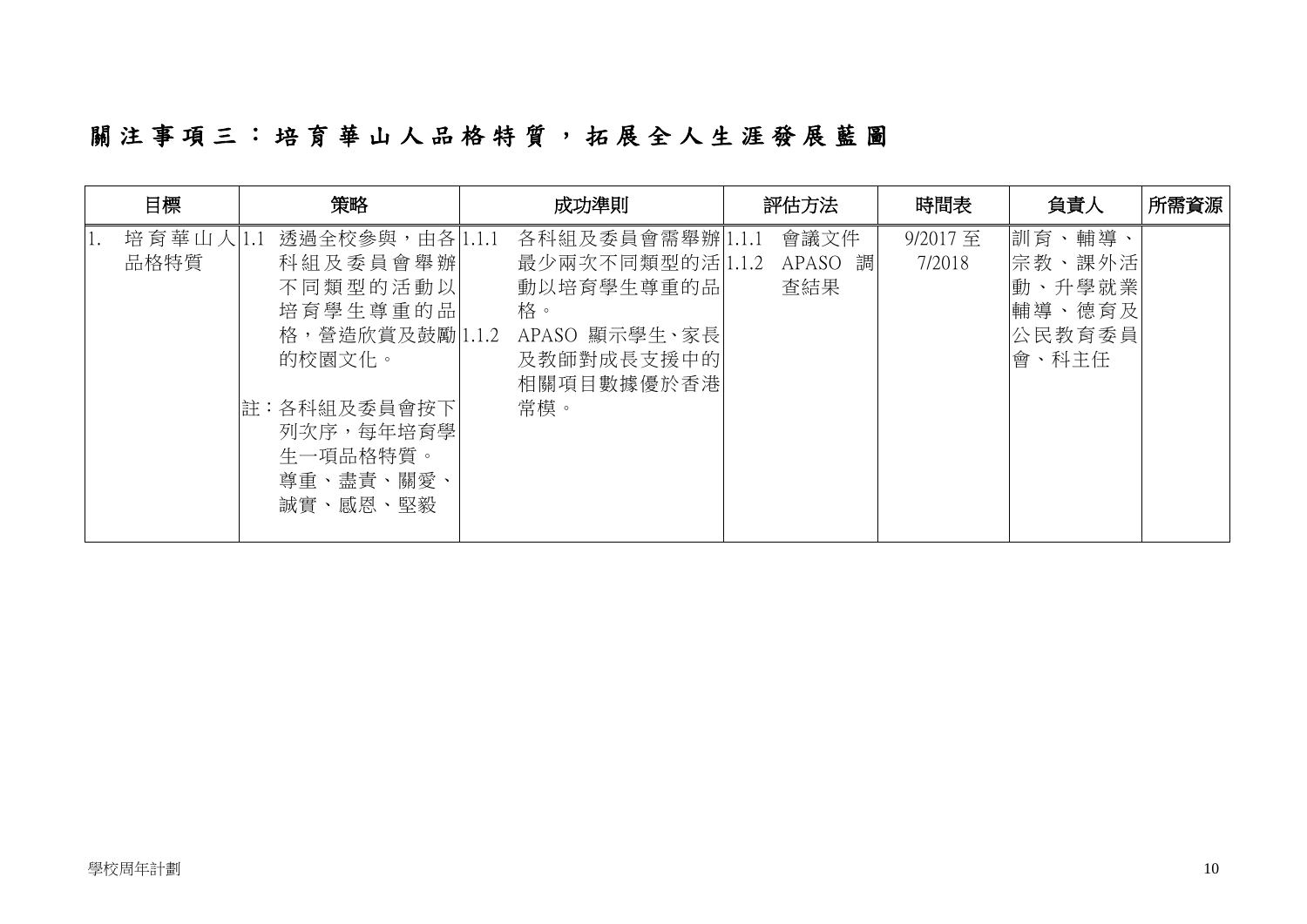| 目標                    | 策略                                                                      | 成功準則                                                                                | 評估方法                            | 時間表                | 負責人               | 所需資源 |
|-----------------------|-------------------------------------------------------------------------|-------------------------------------------------------------------------------------|---------------------------------|--------------------|-------------------|------|
| 2.<br>加強班主任 2.1<br>角色 | 定班主任角色及職責<br>指引。                                                        | 訓育及輔導委員會制 2.1 完成制定有關文件。                                                             | 2.1 相關文件                        | 9/2017             | 訓育、輔導委<br>員會      |      |
|                       | 班主任定期舉行級<br>會,以瞭解各級學生<br>情況及適時作出支<br>援。                                 | 2.2 級訓育、輔導老師及 2.2 上、下學期各舉行三次會 2.2 會後備忘<br>議。                                        |                                 | 9/2017 至<br>7/2018 | 緻訓育、輔導<br> 老師、班主任 |      |
|                       | 2.3 利用周會時段,輔導 2.3.1<br>的班級經營活動,讓 <br>班主任有更多機會關<br>顧每一位學生,建立<br>良好的師生關係。 | 最少舉行兩次活動。<br>委員會妥善安排不同 2.3.2 APASO 顯示學生、家長 2.3.2<br>及教師對成長支援中的<br>相關項目數據優於香港<br>常模。 | 會議文件<br>2.3.1<br>APASO 調<br>查結果 | 9/2017至<br>7/2018  | 輔導委員會、<br>班主任     |      |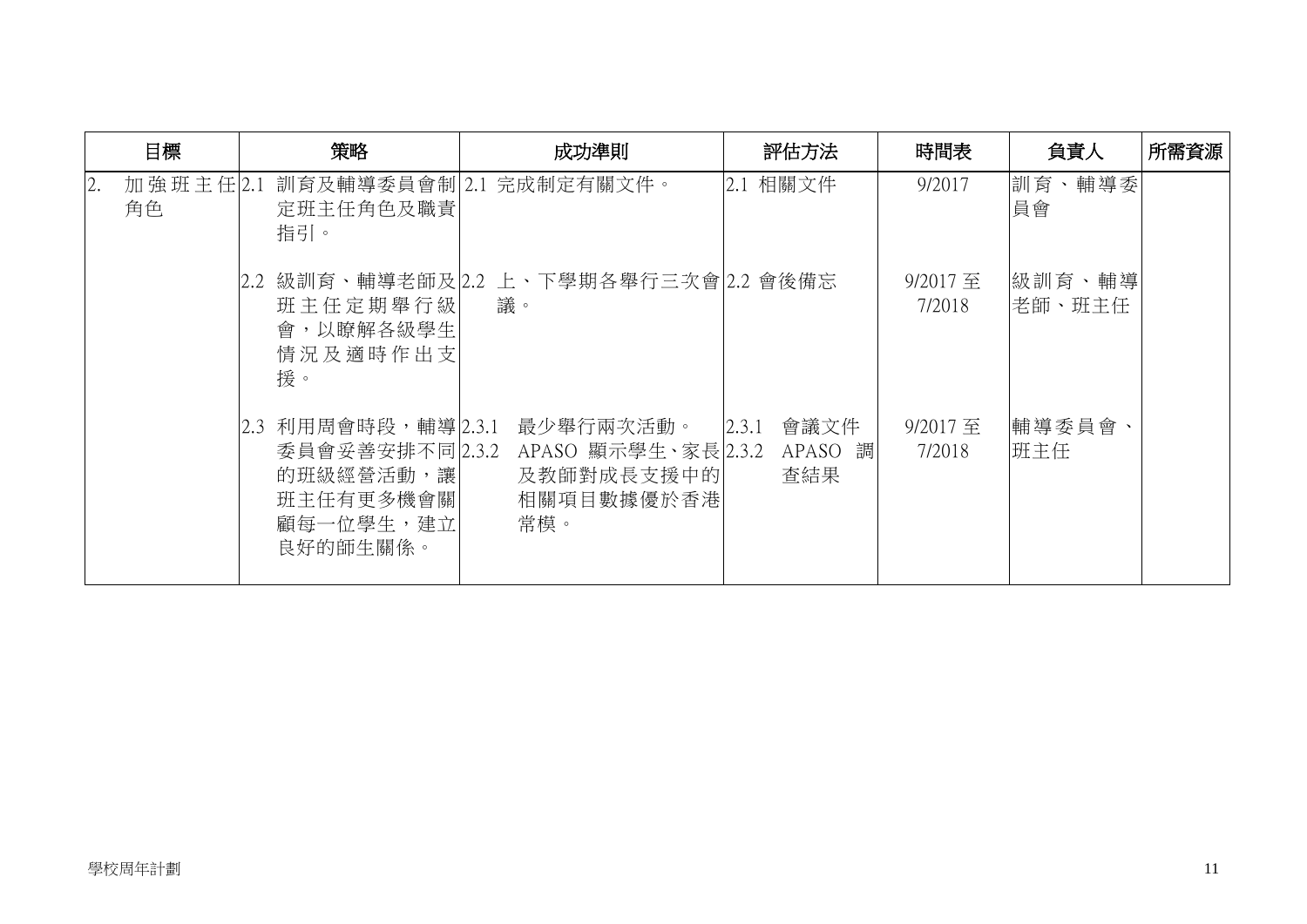| 目標                             | 策略<br>成功準則                                                                                   |                                                                                                                    | 評估方法                                                                               | 時間表                | 負責人                                                     | 所需資源 |
|--------------------------------|----------------------------------------------------------------------------------------------|--------------------------------------------------------------------------------------------------------------------|------------------------------------------------------------------------------------|--------------------|---------------------------------------------------------|------|
| 盡展所能,建3.1<br>3.<br>立正面的前<br>路觀 | 年一貫的生涯規劃,<br>以學生能融入香港社<br>群為終極目標。                                                            | 為非華語學生落實六 3.1 完成制定生涯規劃藍圖。                                                                                          | 相關文件<br>3.1                                                                        | 9/2017至<br>7/2018  | 升學就業輔導<br>委員會、非華<br>語學童支援組                              |      |
|                                | 3.2 各委員會因應學生個 3.2.1<br>人潛能策劃多元化的 <br>活動,提供更多機會 3.2.2<br>讓學生展現才能,透 <br>過活動建立正面的前 3.2.3<br>路觀。 | 各委員會均有新增活動 3.2.1<br>或比賽。<br>整體參與活動或比賽人<br>次較去年上升5%。<br>APASO 顯示學生對學校 3.2.3<br>的態度中的機會、經<br>歷、整體滿足感等項目<br>數據優於香港常模。 | 會議文件<br>參與活動<br>3.2.2<br>或比賽人<br>次<br><b>KPM</b><br>$\lambda$<br>調<br>APASO<br>查結果 | 9/2017 至<br>7/2018 | 訓育、輔導、<br>宗教、課外活<br> 動、升學就業 <br> 輔導、德育及 <br>公民教育委員<br>會 |      |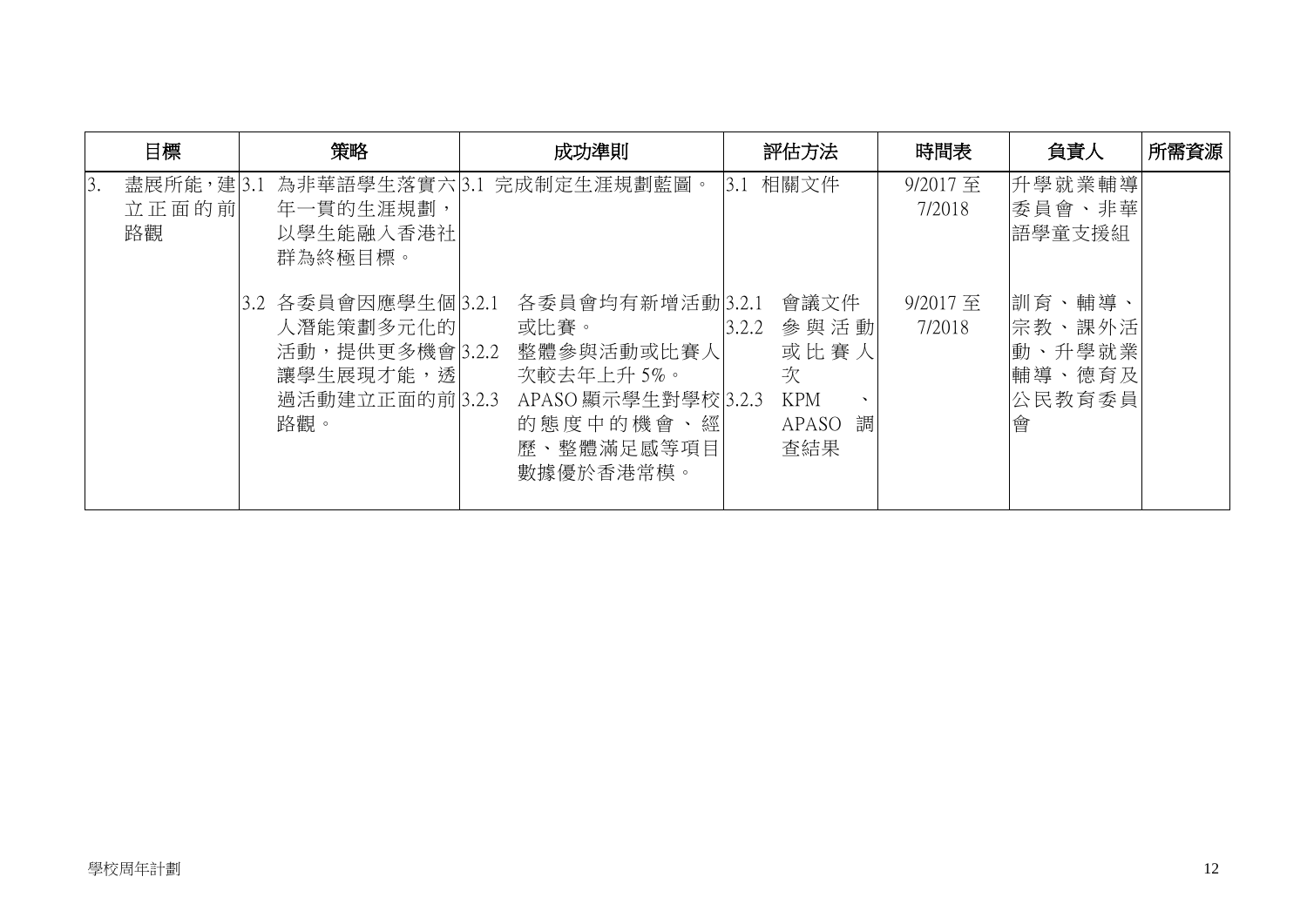### **School-based After-school Learning and Support Programme 2017/2018 School-based Grant Programme Plan**

- **(I) Aim:** The aim of this scheme is to develop the abilities of our students in different areas, such as communications with parents, teachers as well as peer groups, and the management of emotions. The scheme also aims to facilitate our students' whole-person development and personal growth. Through this scheme, we expect to achieve the following:
	- 1. To build up students'self-confidence in coping with their daily lives and studies.
	- 2. To improve students'social skills to communicate with their peer groups and adults.
	- 3. To improve students'self-determination and self-esteem, and develop their self-efficacy.
	- 4. To provide recognition of positive behaviour.
	- 5. To promote students' moral competence.
	- 6. To promote students' emotional competence.
	- 7. To provide learning support to strengthen students' academic performance.
- **(II) Target Group:** Students from low-income families.
- **(III) Content:** To fulfill the purpose of the scheme, the following programmes will be organised :
	- (1) **Rock climbing** : This activity offers opportunities for students to experience peer support in accomplishing a task that needs not only physical strength but also determination and perseverance. The activity will also enhance students' self-esteem that comes from the successful experience.
	- (2) **Learning skill workshops** : Workshops will be organized for students in F.1 and F.2 to teach students how to operate in co-operative learning, with emphasis on specific roles, namely the Facilitator, the Encourager, the Timekeeper and the Materials Manager.
	- (3) **Enhancement courses of English, Mathematics and other subjects**: These programmes offer support to students who lack family support in improving their academic performance. In addition to the enhancement courses, online English learning programmes will be provided to students who need remedial support.
	- (4) **Other after-school activities** : The funding will also offer support to students from low-income families to take part in other learning activities after school.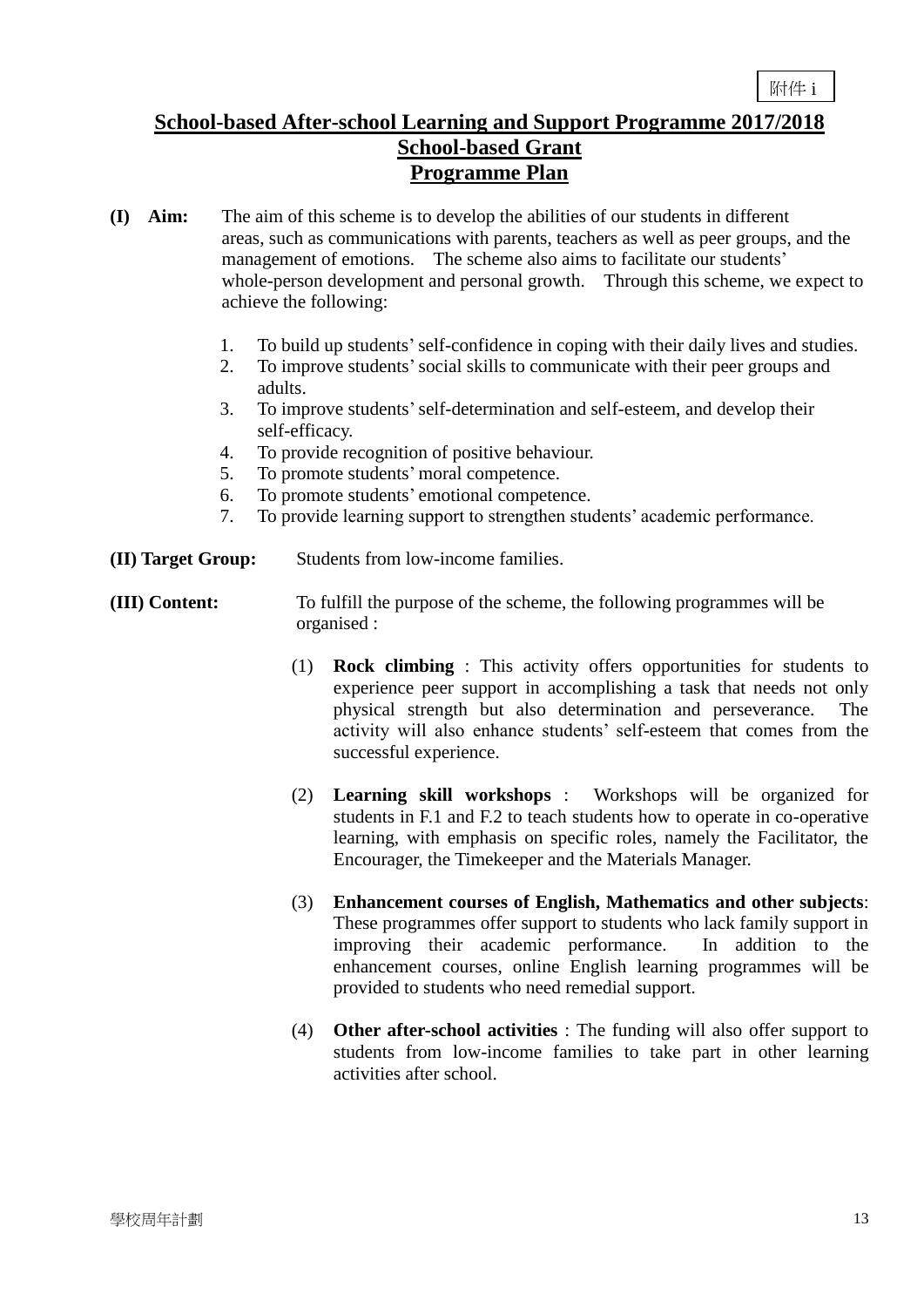#### **Summary of the scheme:**

| Month/Year                       | <b>Target Group</b> | Activity / Programme                                                                   | Proposed<br><b>Budget</b><br>HK\$ |
|----------------------------------|---------------------|----------------------------------------------------------------------------------------|-----------------------------------|
| September $\sim$<br>November, 17 | $S. 1 \sim 6$       | Rock-climbing                                                                          | 16,000.00                         |
| December, 17                     | $S. 1 \sim 2$       | Learning Skills (Workshops)                                                            | 15,000.00                         |
| October 17 $\sim$<br>May $18$    | S. $1 \sim 6$       | <b>Enhancement Courses (Mathematics)</b>                                               | 15,000.00                         |
| October $17 \sim$<br>May $18$    | S. $1 \sim 6$       | <b>Enhancement Courses (English)</b>                                                   | 30,000.00                         |
| October 17 $\sim$<br>May 18      | S. $1 \sim 6$       | Other after-school activities and<br>courses of subjects other than Maths &<br>English | 22,364.09                         |
|                                  |                     |                                                                                        | Total: 98,364.09*                 |

School-based Grant for 2017/2018 HK\$62,400.00<br>Surplus from Year 2016/2017 HK\$35,964.09 Surplus from Year 2016/2017

\**Funding available for 2017/2018 HK98,364.09*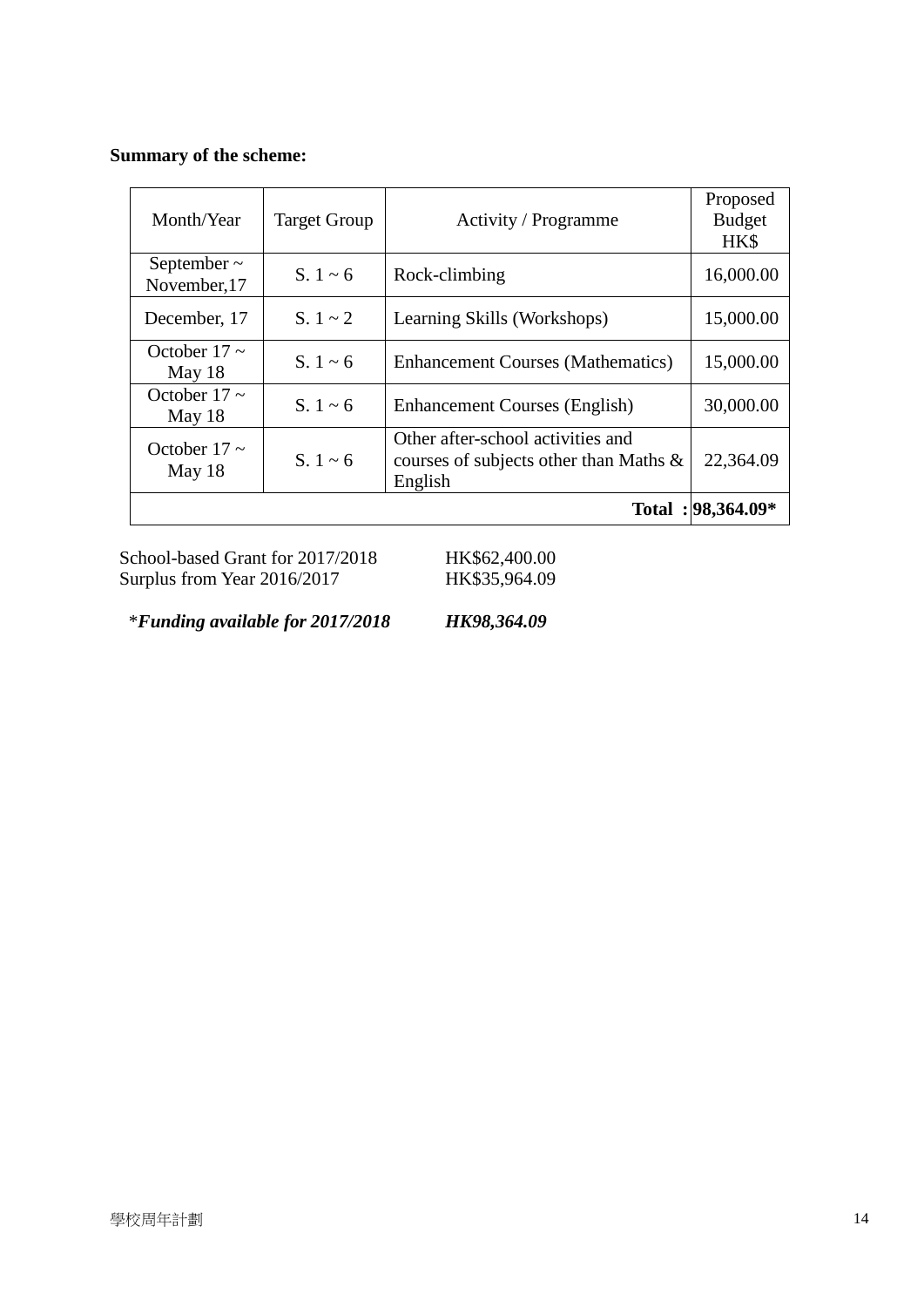附件 ii

# 學習支援津貼 **2017/2018** 財政預算

| 項目          | 政府撥款 \$ | 支出 \$    |
|-------------|---------|----------|
|             | 489,510 |          |
| 聘請教學助理(1)   |         | 176,400  |
| 聘請教學助理(2)   |         | 132,300  |
| 聘請教學助理(3)   |         | 133,820  |
| 發展潛能學習小組    |         | 20,000   |
| 外購服務 (言語治療) |         | 30,000   |
| 外購服務 (生涯規劃) |         | 20,000   |
| 融合活動/體驗活動   |         | 5,000    |
| 融合活動獎品/小禮物  |         | 5,000    |
| 參考書/學習教材/文具 |         | 5,000    |
| 總預算支出       |         | 527,520  |
| 總預算結餘       |         | (38,010) |

不足款項由上學年盈餘中補貼。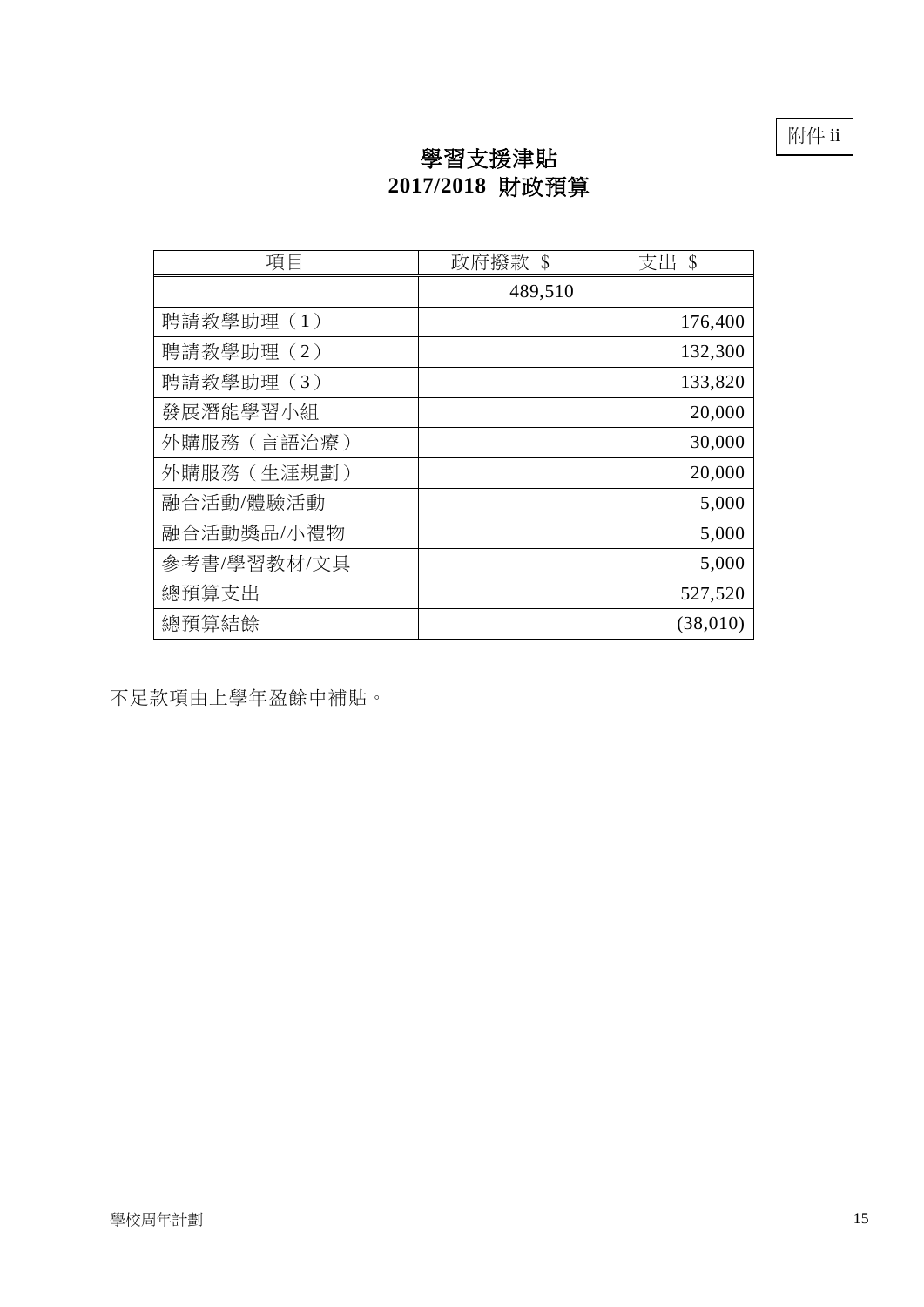# 資訊科技綜合津貼 **2017/2018** 財政預算

|    | 項目      | 計劃內容                |              | 支出              |
|----|---------|---------------------|--------------|-----------------|
| 1. | 保養及維護   | 系統維護/保養             | \$17,200.00  | 合共:\$17,200.00  |
| 2. |         | 硬件                  | \$76,000.00  |                 |
|    | 更新硬件及軟件 | 軟件                  | \$55,000.00  | 合共:\$131,000.00 |
| 3. | 外購服務費用  | 上網費用                | \$24,000.00  | 合共:\$24,000.00  |
|    |         | a. 消耗品              | \$13,000.00  |                 |
| 4. | 其他      | b. 雜項<br>\$4,000.00 |              | 合共:\$17,000.00  |
|    |         |                     | \$189,200.00 |                 |

附件 iii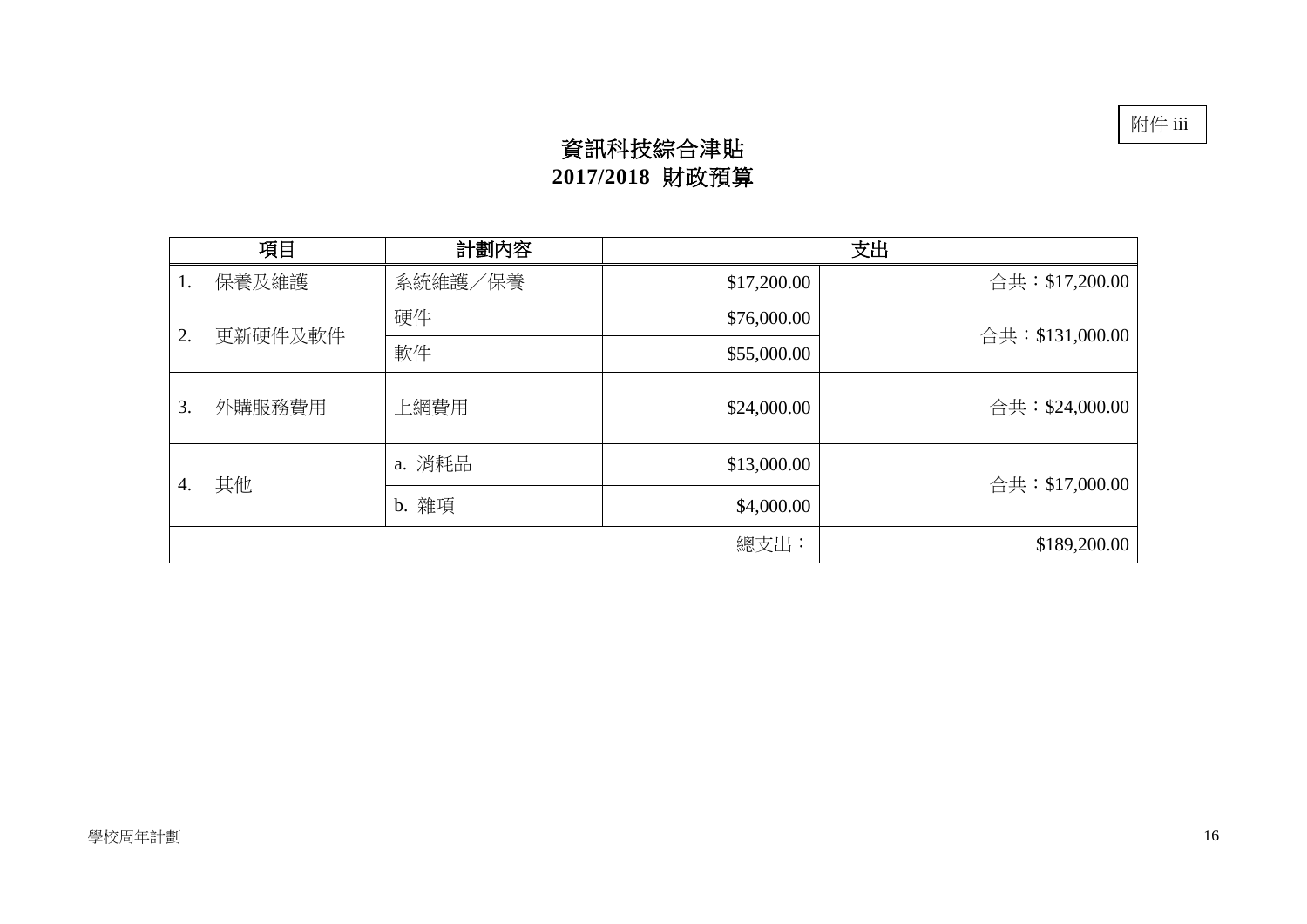## **School-Based Support Scheme Grant for Schools with Intake of Newly Arrived Children (NAC)**

附件 iv

## **Budget 2017 / 2018**

|                                                            | $Dr($ \$) | Cr(S)     | Balance (\$) |
|------------------------------------------------------------|-----------|-----------|--------------|
| Balance b/f                                                |           |           | 13,465.48    |
| Estimated grant in s.y. $2017/18$ (14 Students @ \$5,432)  | 76,048.00 |           |              |
| Language learning support & resources $-$ Note 1           |           | 40,000.00 |              |
| Other learning support & resources – Note 2                |           | 29,000.00 |              |
| Life adaptation activities and resources $-$ <i>Note</i> 3 |           | 20,000.00 |              |
| Balance c/f                                                |           |           | 513.48       |

#### **Note 1**

Language learning support & resources mainly include :

supplementary exercise books and online exercises

handout printing charges

- tutor fees
- course fees
- **stationery**

Remarks: These are expenses on learning *English and Cantonese*.

#### **Note 2**

Other learning suppport & resources mainly include :

- supplementary exercise books and online exercises
- handout printing charges
- tutor fees
- ■course fees
- **stationery**

Remarks : These are expenses on *subjects other than English*.

#### **Note 3**

Life adaptation activities and resources mainly include :

- activities that provide opportunities for students to familiarise themselves with the people and environment at school and / or outside of school
- activities that nurture and develop students'social skills, confidence and self-esteem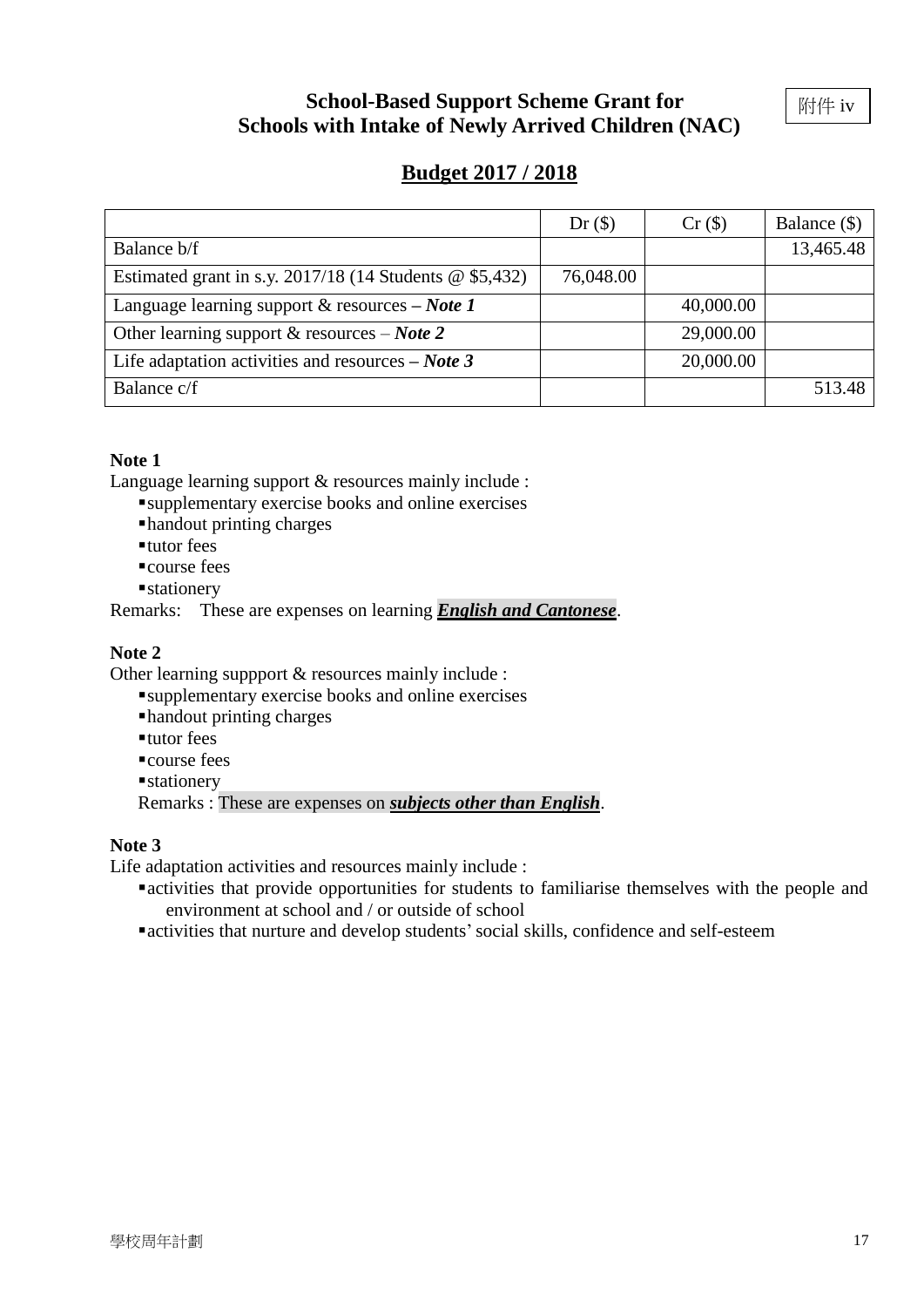# 高中課程支援津貼

**2017/2018** 計劃書

| 項目       | 關注重點                               | 策略/工作                                                    | 預期成果                                                          | 時間表                   | 所需資源                         | 成功準則                                         | 評估方法                                   | 負責人                        |
|----------|------------------------------------|----------------------------------------------------------|---------------------------------------------------------------|-----------------------|------------------------------|----------------------------------------------|----------------------------------------|----------------------------|
| 課程<br>發展 | 發展高中<br>通識科校<br>本非華語<br>學生的課<br>程  | 聘用一名通識科助<br>理教師,編寫教材<br>及減輕科任老師的<br>課堂,以騰空時間<br>編寫學與教資源。 | 完成通識科校<br>本非華語學生<br>及製作學與教<br>資源。                             | 9/2017<br>至<br>8/2018 | \$83,358<br>〔部分津貼〕           | 完成製作兩個單元<br>學與教資源。                           | 統計學與教<br>材料的類別<br>和數量                  | 胡雁璇主任                      |
|          | 發展英文<br>科校本課<br>程及協助<br>推行合作<br>學習 | 聘用一名教學助<br>理,以減輕英文科<br>教師行政工作,以<br>及促進推行全校模<br>式的合作學習。   | 減輕英文科教<br>師處理行政及<br>翻譯學校文件<br>的工作量。<br>協助推行合作<br>學習的行政工<br>作。 | 9/2017<br>至<br>8/2018 | \$163,800<br>(已包括薪金<br>及強積金) | 減輕英文科教師的<br>工作量發展課程。<br>減輕教師推行合作<br>學習的行政工作。 | 英文科科務<br>會議記錄<br>優化學與教<br>委員會會議<br>記錄  | 莫嘉雯主任<br>勞敏儀副校長<br>楊威遜助理校長 |
|          | 發展藝術<br>教育                         | 聘用一名視覺藝術<br>科教師,協助推廣<br>全校性藝術欣賞及<br>協助學校展示學生<br>藝術活動。    | 透過藝術教育<br>及校園美化展<br>示學生學習成<br>果。                              | 9/2017<br>至<br>8/2018 | \$80,380<br>(已包括薪金<br>及強積金)。 | 透過視藝科及課外<br>活動推廣藝術教育。<br>規劃及完成展示學<br>生學習成果。  | 視覺藝術科<br>會議記錄<br>統計展示學<br>生學習成果<br>的數量 | 梁美妍助理校長                    |
|          |                                    |                                                          |                                                               | 總金額                   | \$327,538                    |                                              |                                        |                            |

附件 v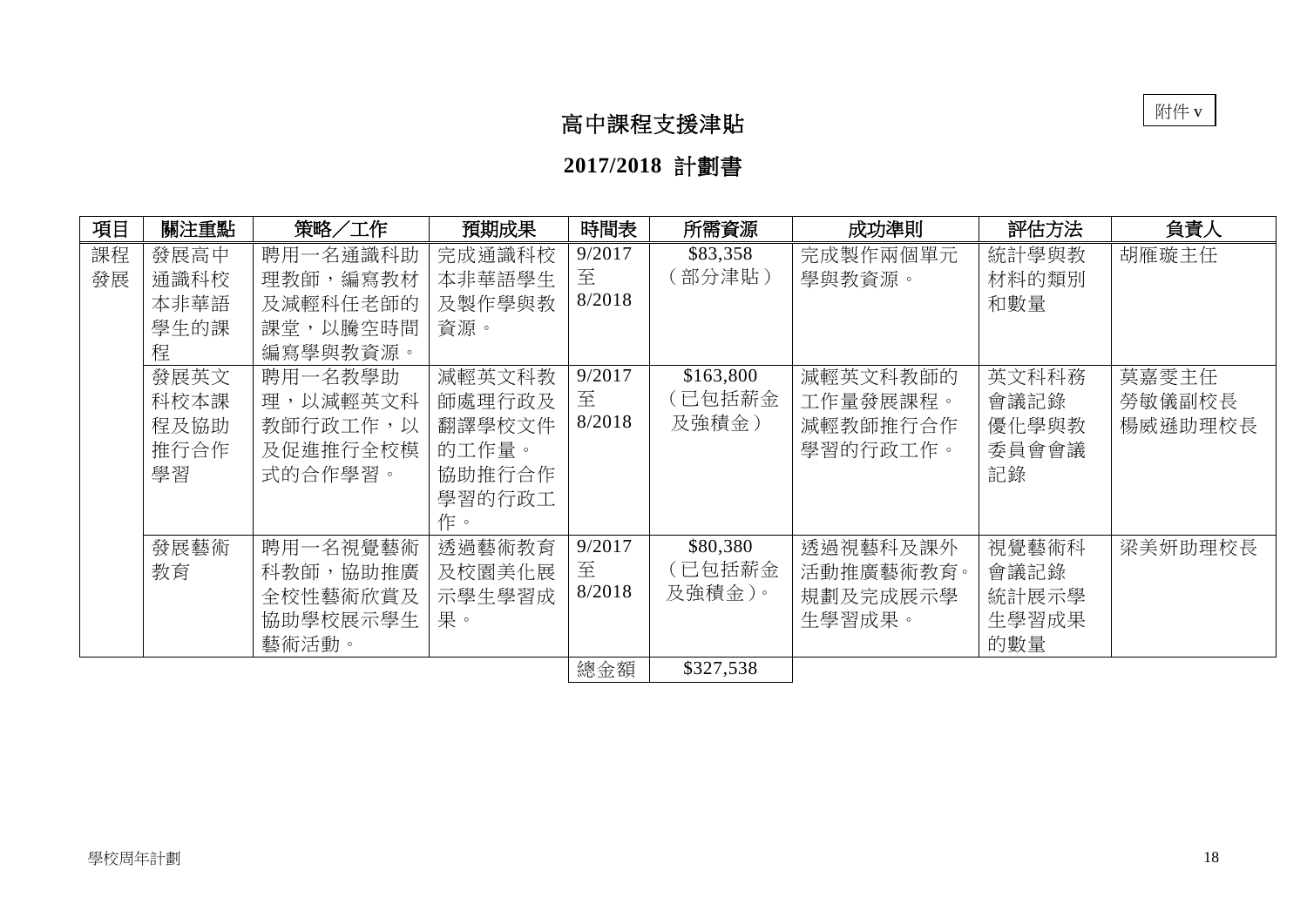# 學校發展津貼

# **2017/2018** 計劃書

| 項目           | 關注重點      | 推行計劃 | 預期好處         | 推行時間表        |     | 所需資源                                                                       | 表現指標  評估機制  負責人 |      |      |    |
|--------------|-----------|------|--------------|--------------|-----|----------------------------------------------------------------------------|-----------------|------|------|----|
|              | 1. 發展學生多元 |      | 聘用校外之 1.有專業導 | 2017年9月至     |     | 各項訓練課程導師費                                                                  |                 |      |      |    |
| 學校活動發<br>展津貼 | 才藝        | 專業導師 | 師指導          | 2018年8月,為乒乓球 |     | \$300/小時                                                                   |                 | 參與比賽 | 參加人數 | 林蕊 |
|              |           |      |              | 期12個月。       |     | $(\triangleq \updownarrow\downarrow\uparrow$ \$300 x 40hrs = \$12,000)     | \$12,000.00     |      | 及出席率 |    |
|              |           |      |              |              | 射箭  | \$300/小時                                                                   |                 |      |      |    |
|              | 2. 提高同學對課 |      | 2. 減輕教師      |              |     | $(\triangleq \updownarrow \parallel$ \$300 x 60hrs = \$18,000)             | \$18,000.00     |      |      |    |
|              | 外活動之興趣    |      | 的工作量         |              | 曲棍球 | \$300/小時                                                                   |                 |      |      |    |
|              |           |      |              |              |     | $(\triangleq \updownarrow \parallel$ \$300 x 40hrs = \$12,000)             | \$12,000.00     |      |      |    |
|              |           |      |              |              | 籃球  | \$32,550/月(男教練)                                                            |                 |      |      |    |
|              |           |      |              |              |     | \$350/小時(女教練)                                                              |                 |      |      |    |
|              |           |      |              |              |     | $(\triangleq \updownarrow\downarrow\uparrow$ \$33,500 x 12mths =\$402,000) |                 |      |      |    |
|              |           |      |              |              |     | (全期 \$350 x 60hrs = \$21,000)                                              | \$423,000.00    |      |      |    |
|              |           |      |              |              | 羽毛球 | \$250/小時                                                                   |                 |      |      |    |
|              |           |      |              |              |     | $(\triangleq \updownarrow \parallel$ \$250 x 70hrs = \$17,500)             | \$17,500.00     |      |      |    |
|              |           |      |              |              | 舞蹈  | \$350/小時                                                                   |                 |      |      |    |
|              |           |      |              |              |     | (全期 \$350 x 60hrs = \$21,000)                                              | \$21,000.00     |      |      |    |
|              |           |      |              |              | 排球  | \$350/小時(教練)                                                               |                 |      |      |    |
|              |           |      |              |              |     | \$250/小時(助教)                                                               |                 |      |      |    |
|              |           |      |              |              |     | $(\triangleq \updownarrow\downarrow\uparrow$ \$350 x 100hrs = \$35,000)    |                 |      |      |    |
|              |           |      |              |              |     | (全期 \$250 x 40hrs = \$10,000)                                              | \$45,000.00     |      |      |    |
|              |           |      |              |              | 醒獅  | \$250/小時                                                                   |                 |      |      |    |
|              |           |      |              |              |     | $(\triangleq \updownarrow\downarrow\uparrow$ \$250 x 70hrs = \$17,500)     | \$17,500.00     |      |      |    |
|              |           |      |              |              |     | 合計                                                                         | \$566,000.00    |      |      |    |

不足款項由擴大的營運津貼補貼

附件 vi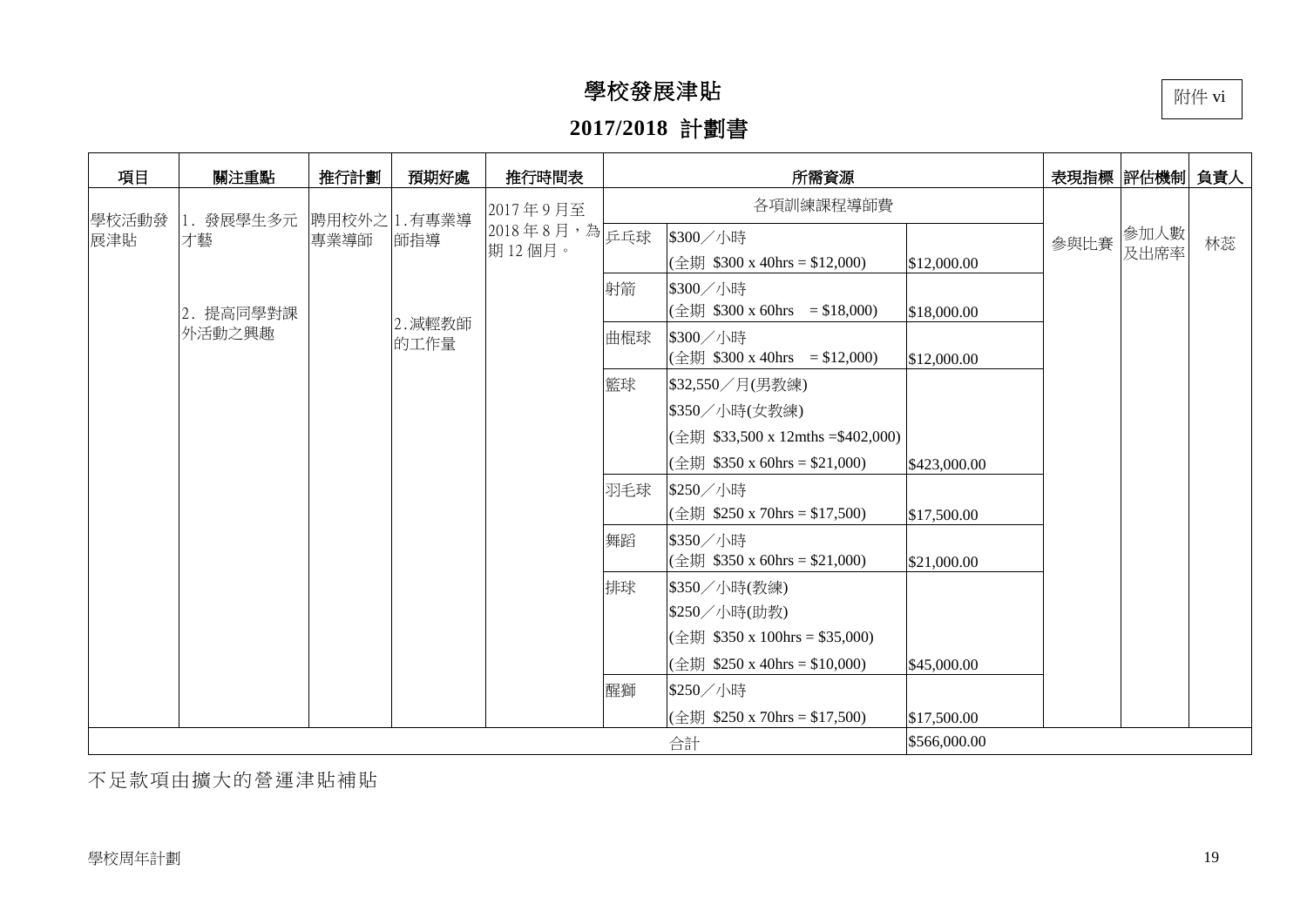## 附件 vii

## 多元學習津貼

## 三年計劃書─為第九屆新高中學生**(**由 **2017/2018** 至 **2019/2020** 學年**)**  增加選修科目選擇的措施和為他們提供資優教育課程

| 教育局多元<br>學習津貼資      | 策略及預期效益                                                              | 課程名稱及<br>課程提供機構 | 修業期 | 目標<br>學生             | 預計每學年涉及<br>的學生人數 |       |       | 學生學習的評估<br>成功指標 | 負責<br>教師 |  |
|---------------------|----------------------------------------------------------------------|-----------------|-----|----------------------|------------------|-------|-------|-----------------|----------|--|
| 助的課程                |                                                                      |                 |     |                      | 17/18            | 18/19 | 19/20 |                 |          |  |
| 其他課程:<br>資優教育課<br>程 | 為籃球資優生提供抽<br>離式小組培訓,以加<br>提<br>強學生籃球表現<br>升堅毅及自信心,<br>在<br>比賽獲取優異成績。 | 外聘教練            | 三年  | 中四至中六<br>籃球精銳<br>運動員 |                  |       |       | 學界籃球比賽成績。       | 李炳均      |  |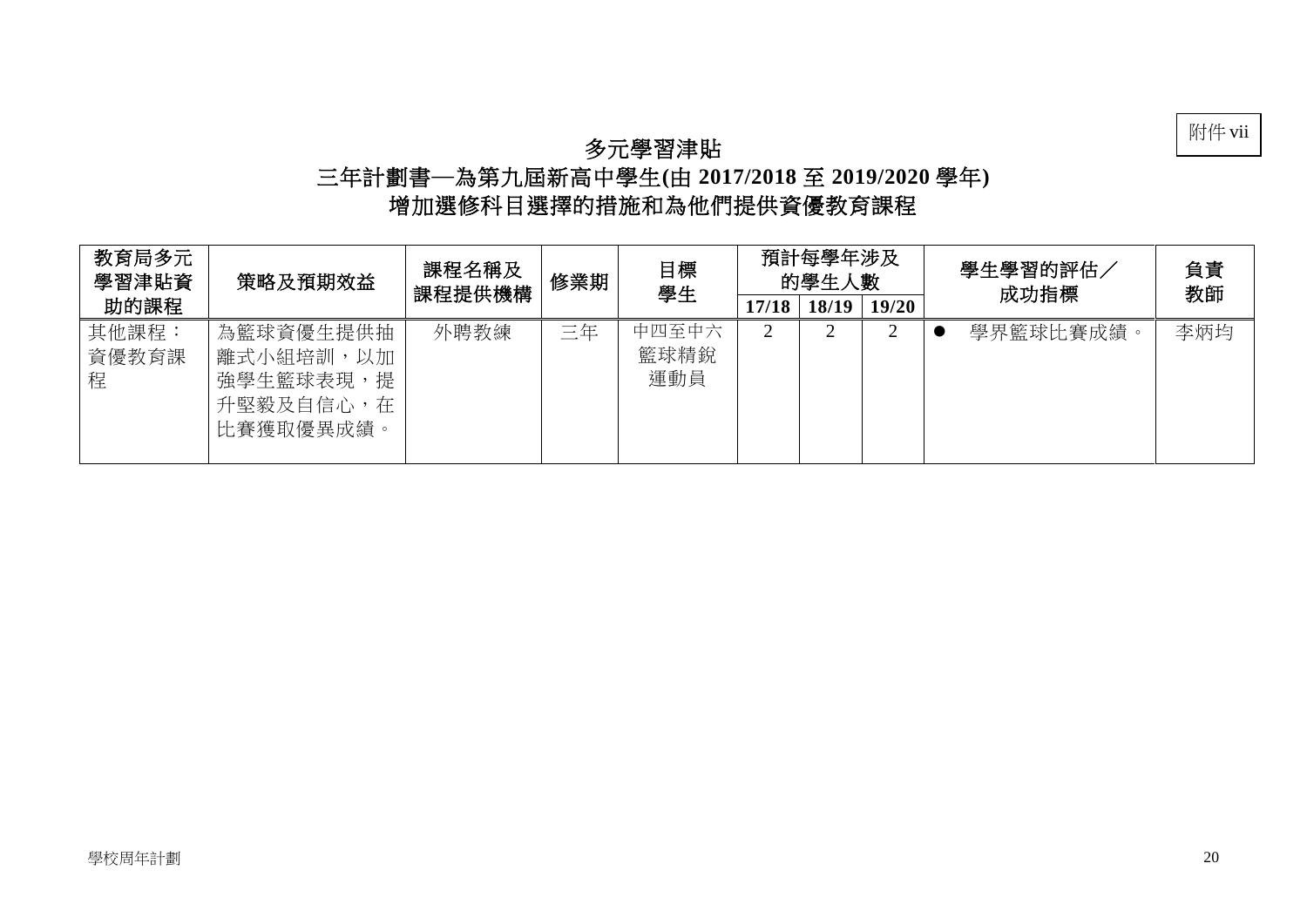## 多元學習津貼─其他課程:資優教育課程 周年計劃書 **2017/2018** 學年

| 範疇 | 課程               | 教學目的                                     | 目標學生<br>數量/級別<br>'甄選方式) | 修業期<br>開始日期                                                                 | 預期產出             | 專責教師                   | 財政預算     |
|----|------------------|------------------------------------------|-------------------------|-----------------------------------------------------------------------------|------------------|------------------------|----------|
| 運動 | 為籃球精英提<br>供聚焦訓練。 | 為經校方甄選的<br>籃球運動員安排<br>小組培訓,提升<br>學生籃球表現。 | 中四:2人<br>中五:4人<br>中六:9人 | ● 由 2017年9月至<br>$2018$ 年 6 月, 每<br>月提供不少於 16<br>小時額外籃球培<br>訓,以提升學生籃<br>球表現。 | 在學界比賽取得<br>優異成績。 | 外聘教練<br>〔負責教師:<br>李炳均) | \$63,000 |

不足款項由上學年盈餘中補貼 。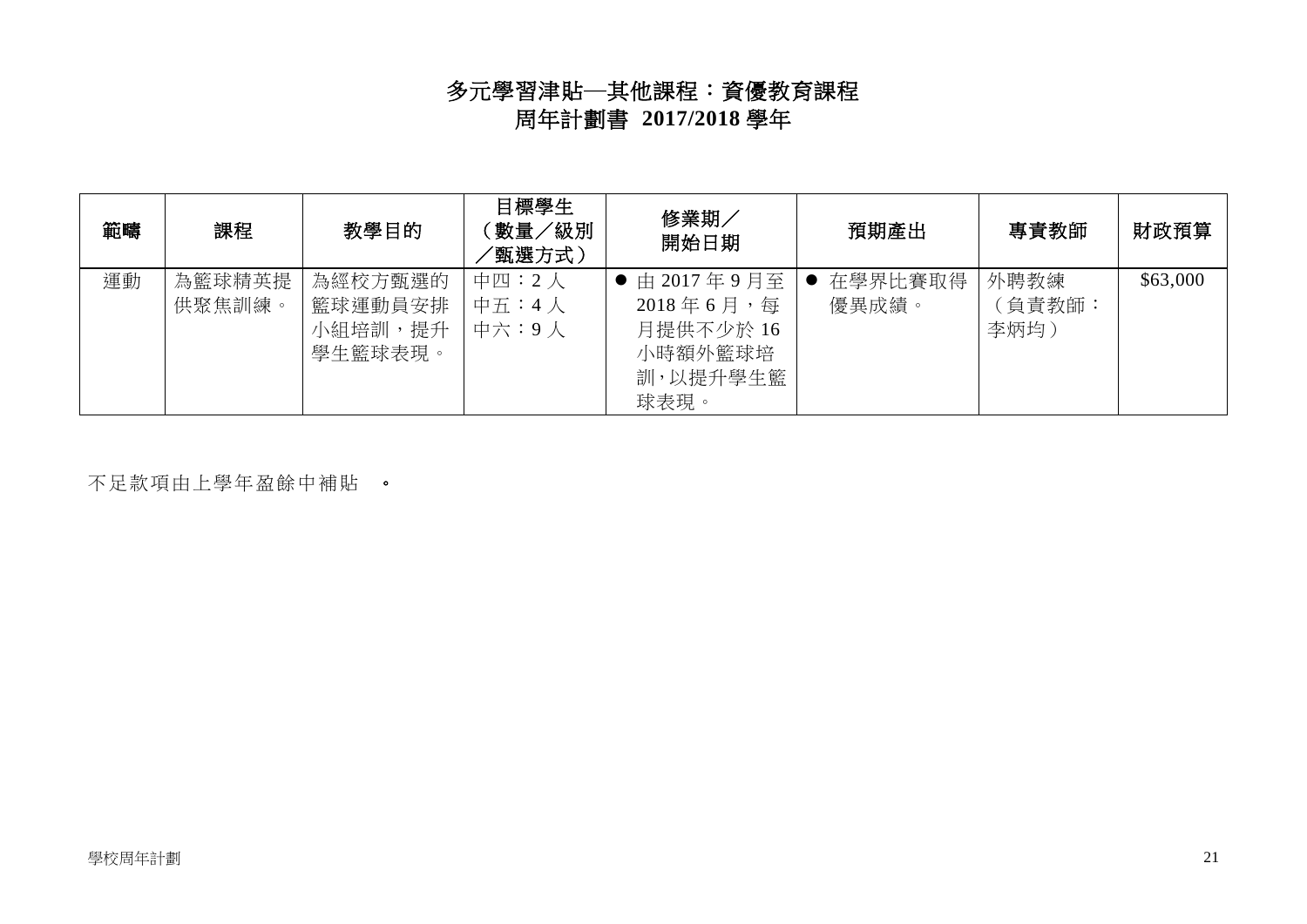# 多元學習津貼─應用學習課程計劃書 **2017/2019** 學年

| 教育局<br>多元學習津貼 | 策略及預期                                                        |                                                               | 課程名稱                                                                                                                                    | 預計每學年涉及<br>目標<br>修業期<br>的學生人數<br>學生<br>成功指標 |             |       |       | 學生學習的評估/ | 負責<br>教師                         |     |
|---------------|--------------------------------------------------------------|---------------------------------------------------------------|-----------------------------------------------------------------------------------------------------------------------------------------|---------------------------------------------|-------------|-------|-------|----------|----------------------------------|-----|
| 資助的課程         | 效益                                                           |                                                               |                                                                                                                                         |                                             |             | 16/17 | 17/18 | 18/19    |                                  |     |
| 應用學習          | 照顧學生不<br>同的習需要<br>及興趣,讓學<br>生獲得多元<br>化的學習經<br>歷,並發展職<br>業抱負。 | $\bullet$<br>$\bullet$<br>$\bullet$<br>$\bullet$<br>$\bullet$ | 電腦遊戲及動畫<br>設計(3人)<br>航空學(2人)<br>西式食品製作<br>$(4 \lambda)$<br>健康護理實務<br>$(1 \lambda)$<br>時裝及形象設計<br>$(1 \lambda)$<br>實用心理學(1人)<br>幼兒教育(1人) | 兩年<br>(180)<br>小時)                          | 中五至中六<br>學生 |       | 13    | 13       | 85%學生考獲達<br>$\bullet$<br>標或以上成績。 | 楊威遜 |
| 應用學習中文        | 為非華語學<br>生獲取另一<br>中文資歷,提<br>高日後升學<br>及就業的能<br>力。             | $\bullet$<br>$\bullet$                                        | 款待實務中文<br>$(4 \lambda)$<br>服務業中文(2人)                                                                                                    | 兩年半<br>(270)<br>小時)                         | 中四至中六<br>學生 | 6     | 6     | 6        | 83%學生考獲達<br>$\bullet$<br>標或以上成績。 | 何寶儀 |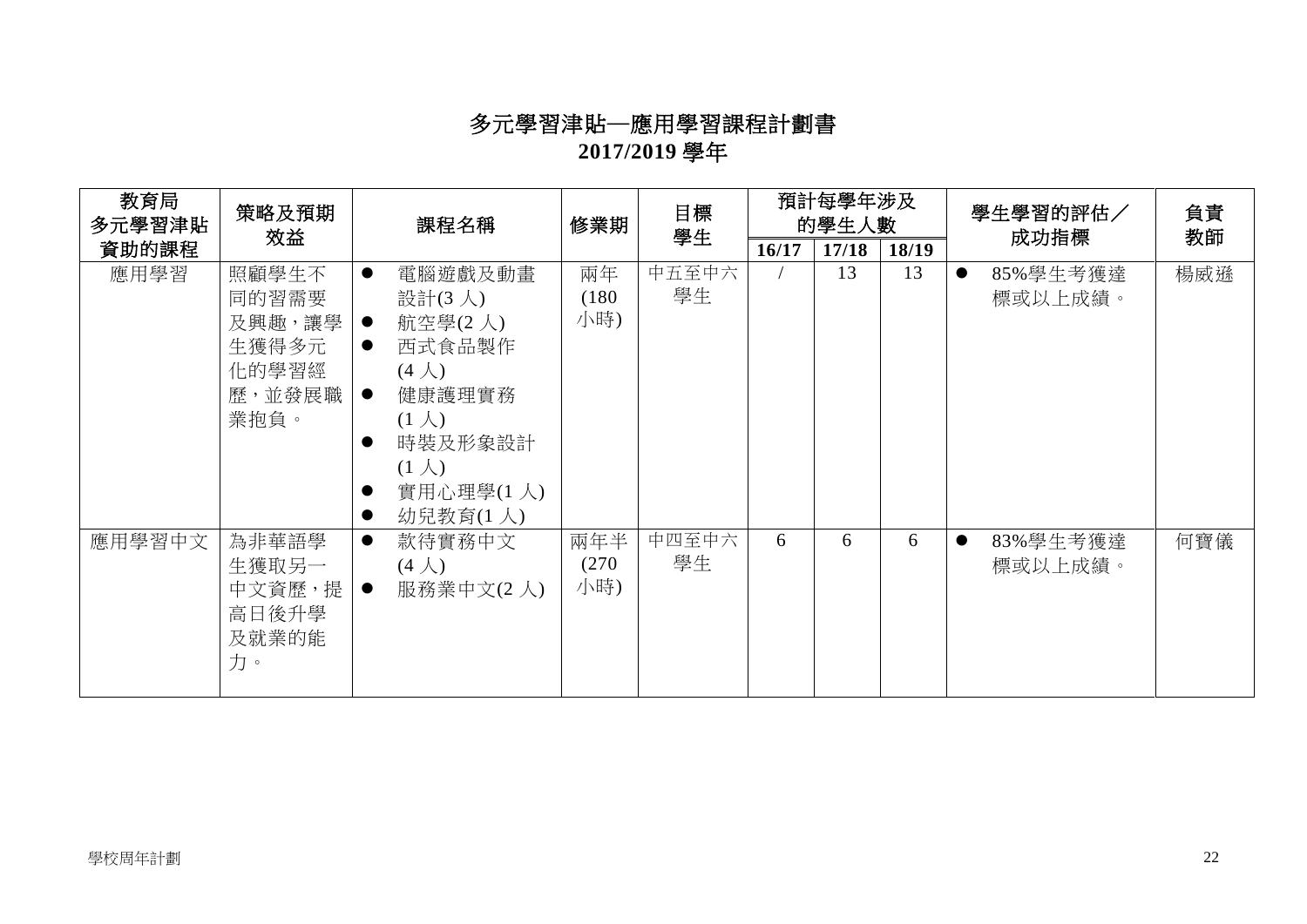## 改善非華語學生的中文學與教額外撥款 **2017/2018** 財政預算

附件 viii

| 措施            | 收入          | 支出        | 結餘            |
|---------------|-------------|-----------|---------------|
| 政府撥款          | \$1,500,000 |           | \$1,500,000   |
| 聘請三名助理教師      |             | \$554,400 |               |
| 聘請一名中文科教師     |             | \$468,840 |               |
| 聘請二名教學及文書助理   |             | \$323,149 |               |
| 課後學習支援        |             | \$2,000   |               |
| 建構共融校園相關的學習活動 |             | \$151,300 |               |
| 参考書/學習教材      |             | \$20,000  | (\$1,519,689) |
| 本學年結餘         | (\$19,689)  |           |               |

不足款項由上學年盈餘中補貼。